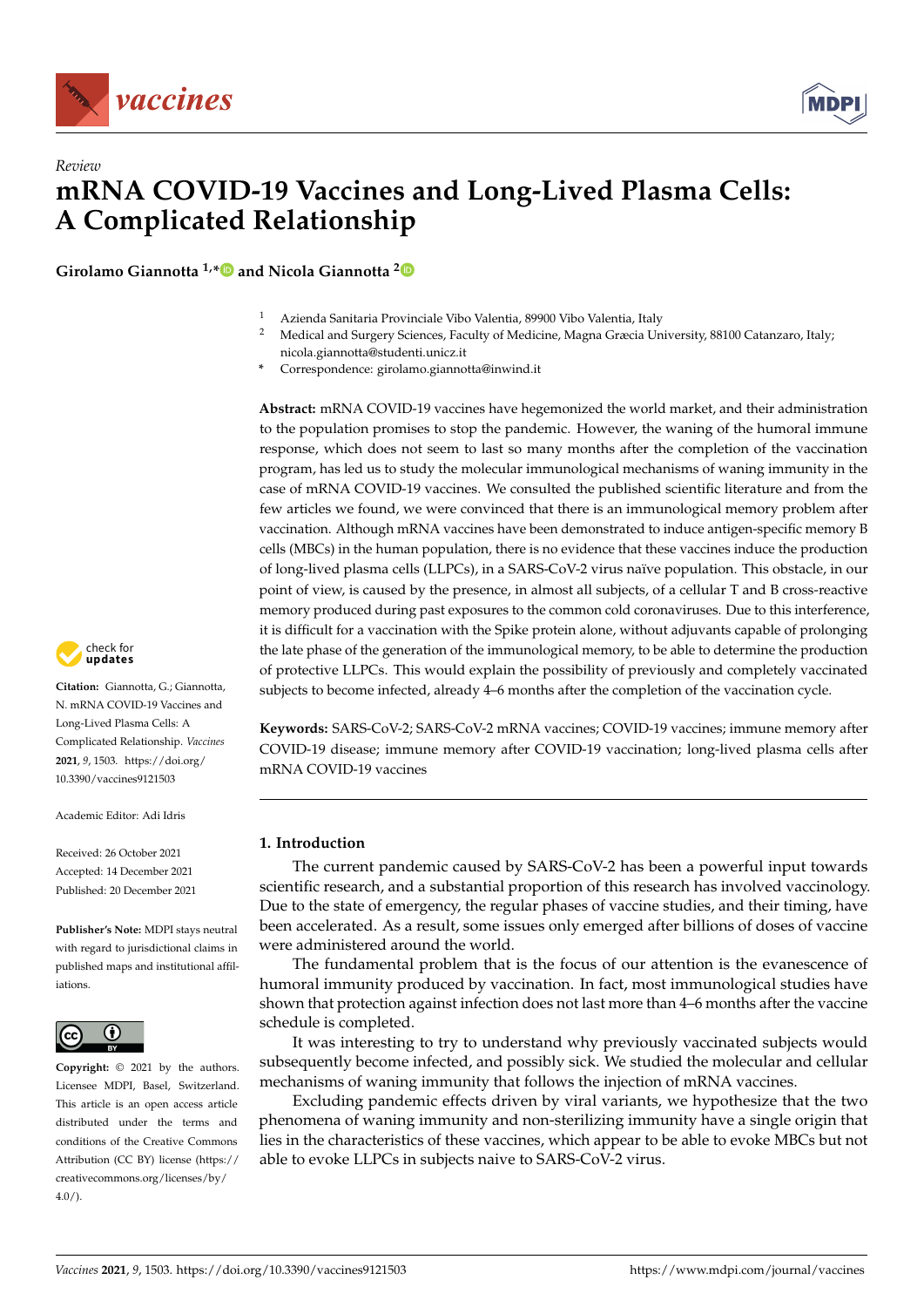All of this has important implications for the question of whether the pandemic can be effectively controlled with these vaccines alone, due to the possibility of breakthrough SARS-CoV-2 infections in vaccinated subjects.

# **2. Mechanism of Action of mRNA Vaccine**

In both mRNA vaccines, the mRNA molecule consists of the following elements: a 5'cap attached to the 5' UTR, which is followed by the coding sequence for the SARS-CoV-2 spike protein; a 3' UTR, and a long poly-A tail [\[1,](#page-10-0)[2\]](#page-10-1). The coding sequences of mRNA vaccines are composed of the viral spike protein encoding mRNA, incorporated in a lipid nanoparticle (LNP) and stabilized by polyethylene glycol (PEG). LNPs enter target cells after they overcome the obstacles of the cell membrane, and after uptake, they are found in endosomal vesicles. From these vesicles a small portion of mRNA passes into the cell's cytoplasm for translation [\[3\]](#page-10-2).

The fact sheet for healthcare providers administering vaccines reports this mechanism of action of the Pfizer vaccine (point 14.1):"The modRNA in the Pfizer-BioNTech COVID-19 Vaccine is formulated in lipid particles, which enable delivery of the RNA into host cells to allow expression of the SARS-CoV-2 S antigen. The vaccine elicits an immune response to the S antigen, which protects against COVID-19" [\[4\]](#page-11-0). The nucleoside-modified mRNA in the Moderna COVID-19 Vaccine "is formulated in lipid particles, which enable delivery of the nucleoside-modified mRNA into host cells to allow expression of the SARS-CoV-2 S antigen. The vaccine elicits an immune response to the S antigen, which protects against COVID-19" [\[5\]](#page-11-1). It is evident from these data that the phrase "delivery of the RNA into host cells" is not the mechanism of action of the vaccine.

The innate immune mechanisms by which mRNA vaccines generate potent adaptive immunity are widely unknown. However, the mRNA vaccines are taken up by antigenpresenting cells (APCs) via endocytic pathways, after intramuscular injection. Monocytes and dendritic cells (DCs) at injection sites and draining lymph nodes (LNs) showed adequate LNP uptake and mRNA translation [\[6\]](#page-11-2). Cationic lipids are considered to enhance RNA uptake and subsequent exit from endosomes [\[7\]](#page-11-3). An experiment conducted with cultured dendritic cells  $(DC_{2,4})$  showed that these cells capture certain LPNs and exhibit a significantly higher transfection efficiency [\[8\]](#page-11-4). In any case, any vaccine administration results in a strong production of proinflammatory cytokines, together with a transient infiltration of APCs to the LNP/mRNA-injected site. To develop an antigen-specific immune response, an mRNA vaccine must reach the cytosol of recipient cells and express the antigen. After intramuscular vaccination, antigen expression occurs mainly in myocytes; however bone marrow-derived APCs are required to prime TCD8 cells using class I major histocompatibility complex (MHC) molecules [\[9\]](#page-11-5). Furthermore, the internalization of mRNA vaccines also involves non-immune cells at the injection site. After the injection of exogenous mRNA, the molecules can be internalized in non-immune cells, generating up-regulation of cytokines and chemokines at the immunization site [\[10\]](#page-11-6). The expression of the antigen in these non-immune cells can cause the triggering of antigen-specific antibodies and the induction of TCD8 lymphocyte responses through cross-presentation [\[11\]](#page-11-7). TCD8 cells, specific for pre-existing and/or infection-induced SARS-CoV-2, are the main determinants of immune protection at the individual and population level [\[12\]](#page-11-8). For this reason, it is important that vaccines evoke specific TCD8 responses that are lasting over time, also in light of the fact that humoral immunity is evanescent and signals that these vaccines hardly evoke the production of LLPCs, which are responsible for the defense against infection. Overall, the absence of LLPCs is documented by the absence of spikespecific antibodies 4–6 months after the second dose of vaccine, although in some studies low antibody titers persist beyond 6 months. After infection, the memory B cells (MBCs) and TCD8 lymphocytes must intervene to block the progression of the infection. It has been shown that vaccination with an mRNA vaccine results in the production of TCD8 cells [\[13\]](#page-11-9), but these cells were capable of expressing a lower concentration of CD38 molecules than natural infection.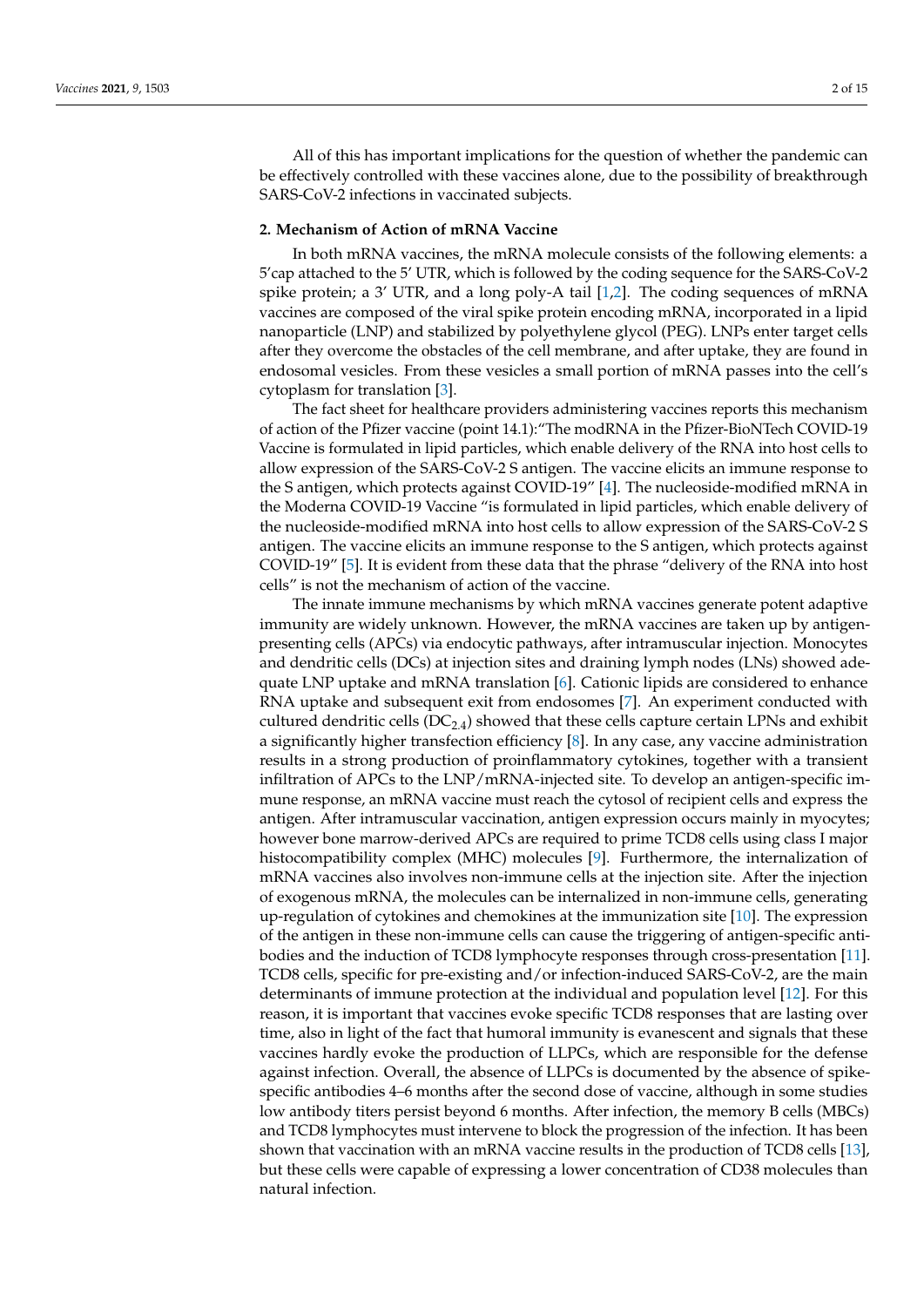The activation of naive TCD8 cells is best triggered by antigen presented by DCs. The antigen that can activate them must be in the cytosol, in order to be complexed with the class-I MHC molecules. Therefore, the vaccine spike protein must be present in the cytosol of the DCs that have captured the LNPs in the extracellular area, or from the non-immune cells, at the injection site. After exiting the endosomes, mRNA can be translated in the ribosomes and then arrives at the endoplasmic reticulum (ER), undergoes post-translational modifications [\[14\]](#page-11-10), and can be associated with Class-I MHC molecules, and then exposed to the DC surfaces for presentation to B and TCD8 lymphocytes.

Now it remains to be understood how TCD4 helper lymphocytes can be activated. BNT162b1 induces proinflammatory and functional TCD4 and TCD8 cell responses in almost all participants, with  $T_{H1}$  polarization of the helper response [\[15\]](#page-11-11), but BNT162b1 is a secreted and truncated version of the spike protein consisting of the RBD region, and the immunogenicity study was based on the RBD-binding IgG concentrations and SARS-CoV-2-neutralizing titer assay [\[16\]](#page-11-12). Kalimuddin et al. [\[17\]](#page-11-13) found S-reactive TCD4 and TCD8 cells as early as day 7 and day 10 after vaccination with an mRNA vaccine. However, cross-reactive or infection-induced SARS-CoV-2 specific TCD8 cell responses are relevant for immune protection in mild SARS-CoV-2 infection [\[12\]](#page-11-8). Conceptually, T cells do not recognize the virus [\[18\]](#page-11-14), but only the virus-infected cells (TCD8 cells), or cells that have internalized viral antigens produced after infection (TCD4). So, infection is not prevented by T cells; only LLPCs have this ability.

### **3. From Deltoid Muscle to Axillary Lymph Nodes**

Positron emission tomography with computed tomography (PET/CT) scans of recently vaccinated people showed increased uptake in the deltoid muscle, corresponding to the vaccine injection site, as well as in the ipsilateral (enlarged) axillary lymph nodes. In this study, the authors were able to show that 45% of patients demonstrate avid ipsilateral axillary lymphadenopathy on FDG PET/CT in the weeks following vaccination with the novel mRNA-based COVID-19 vaccine [\[19\]](#page-11-15). The fact that less than half of vaccinated subjects exhibit this reactivity may be related to the clearance of LNPs, the possible presence of anti-PEG antibodies, the amount of antigen that comes out of the endosomes, and other factors of the individual immune response. Avid ipsilateral lymphadenopathy indicates that the immune response to the recently injected vaccine is concentrated in the ipsilateral axillary lymph nodes. Given this peculiarity, patients who have undergone treatment for unilateral breast cancer should be vaccinated in the contralateral deltoid to avoid unnecessary lymph node biopsies. There is also clinical confirmation of an ipsilateral lymphadenopathy following vaccination with mRNA-based vaccines [\[20\]](#page-11-16), and two case reports of necrotizing histiocytic lymphadenitis (Kikuchi—Fujimoto Disease) after Pfizer/BioNTech COVID-19 vaccine injection [\[21\]](#page-11-17).

In the axillary lymph nodes, DCs and T and B cells specific for the captured antigen must be encountered. DCs inside the injection site (deltoid muscle) capture the LNPs that contain viral spike protein encoding mRNA, and the spike protein that is expressed by other cells, and then transport them to draining lymph nodes. During the migration, the DCs mature and become efficient APCs. Now, the DCs express the CCR7 receptor that is specific for two chemokines, CCL19 and CCL21, which are produced in the T cell zones of lymph nodes and in lymphatic vessels. Naive T cells recirculating through lymph nodes encounter these APCs, and the T cells that are specific for the displayed peptide-MHC complexes are activated. Naive T cells also express CCR7 and migrate to lymph nodes, precisely to the same region where antigen-bearing DCs are concentrated. The same antigen activates naive B cells in the follicles, and now these cells must meet with the helper T cells activated by the same antigen. Activated T cells then downregulate receptor CCR7 and increase the expression of CXCR5 and, as a consequence, leave the T cell zone and migrate toward the follicle. The CXCR5 receptor ligand is CXCL13, which is produced by follicular dendritic cells (FDCs) and other follicular stromal cells. B cells respond to that antigen, reducing the cell surface expression of the chemokine receptor CXCR5 and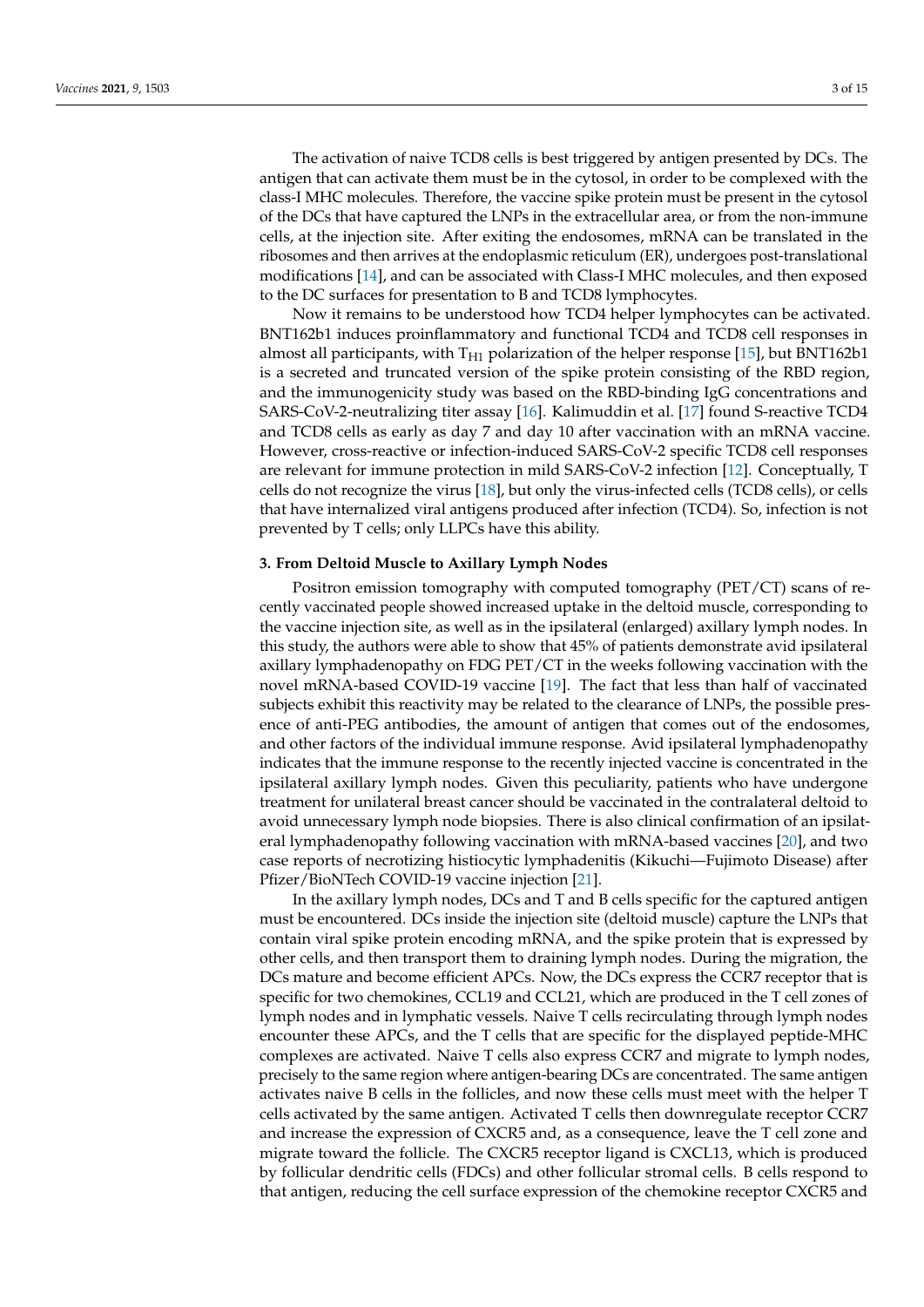increasing expression of CCR7. As a result, activated B cells migrate toward the T cell zone, drawn by a gradient of CCL19 and CCL21, which are the ligands of CCR7. The pure result of these changes is that antigen-activated T and B lymphocytes are drawn towards each other and make contact with the edge of primary follicles [\[22\]](#page-11-18).

# **4. Protein Spike Sequence in mRNA Vaccines**

Shortly after the release of the viral genome sequence, an ectodomain of the spike protein (named S-2P) was engineered to stabilize the conformation to the pre-fusion state. This S-2P ectodomain comprises the first 1208 residues of the spike protein to which two proline stabilizing mutations in the S2 domain have been associated and a trimerization motif has been added at the C-terminus [\[23\]](#page-11-19). BNT162b2 and mRNA-1273, which are, respectively, the Pfizer/BioNtech and Moderna anti-SARS-CoV-2 mRNA vaccines, both encode the full-length spike protein.

### **5. Spike's Alternate Forms**

Unfortunately, the canonical version of the spike protein, the one present in vaccines, is one of the possible alternatives that presents the drawback of masking some important immunogenic epitopes conserved among coronaviruses in the RBD domain [\[24\]](#page-11-20).

### **6. Processing of Antigens**

Protein antigens can be processed two different ways: (1) the antigens synthesized within the cell are in the cytosol and generate class I-associated peptides, which are recognized by TCD8 cells; (2) antigens that are internalized from the extracellular environment into the vesicles of APCs usually generate peptides that are displayed by class II MHC molecules and recognized by TCD4 cells. MHC molecules are required to provide antigens to T lymphocytes. Class I molecules are expressed virtually on all nucleated cells, whereas class II molecules are expressed on DCs, B lymphocytes, macrophages, and a few other cell types only [\[25\]](#page-11-21). Class I MCH and its peptide create a complex ligand that acts as the target of the T-cell receptor (TCR) on the T-cell surface [\[26\]](#page-11-22). Class II peptide loading occurs in coordination with phagocytosis and lysosomes. If part of the spike protein produced after vaccination becomes extracellular antigen, it is captured and internalized into endocytic vesicles of APCs. These vesicles merge with the lysosomes forming endosomal/lysosomal vesicles where the vaccine antigen processing takes place. After the proteolytic degradation of internalized proteins in the endocytic vesicles, peptides are bound to class II MHC molecules in vesicles. Class II MHC molecules are synthesized in the ER and transported to endosomes, where the peptide-class II MHC complexes are assembled and are now ready to be expressed on cell surfaces of the APCs; here, they are displayed for recognition by TCD4 cells.

Conversely, antigen expression in non-immune cells can induce the responses of TCD8 lymphocytes by cross-presentation [\[11\]](#page-11-7). Alternatively, the presence of the spike protein expressed in the cytosol of DCs makes it possible to use the intracellular pathway of presentation of antigens that leads to their association with class I MHC molecules, then presentation to TCD8 lymphocytes. It is likely that the DCs express the spike protein by translating the LNP mRNA, and at this point, they should have the antigen to present in the cytosol.

For the initiation of adaptive immune responses, DCs present antigenic peptides, in association with class II MHC molecules, to naïve TCD4 lymphocytes for interaction with the T-cell receptor (TCR) [\[27](#page-11-23)[,28\]](#page-11-24). Antigen uptake is closely followed by the upregulation of class I MHC, class II MHC, and co-stimulatory molecules on the surface of DCs [\[29\]](#page-12-0). Peptides can be generated either by lysosomal proteases in the endocytic pathway, or by proteasomes, when endocytosed proteins are transferred through the endosomal membrane into the cytosol. Thus, generated peptides may associate intracellularly with either class I MHC (MHC-I) or class II MHC (MHC-II) molecules, and, in that context, they can be transferred to and displayed at the plasma membrane [\[27\]](#page-11-23).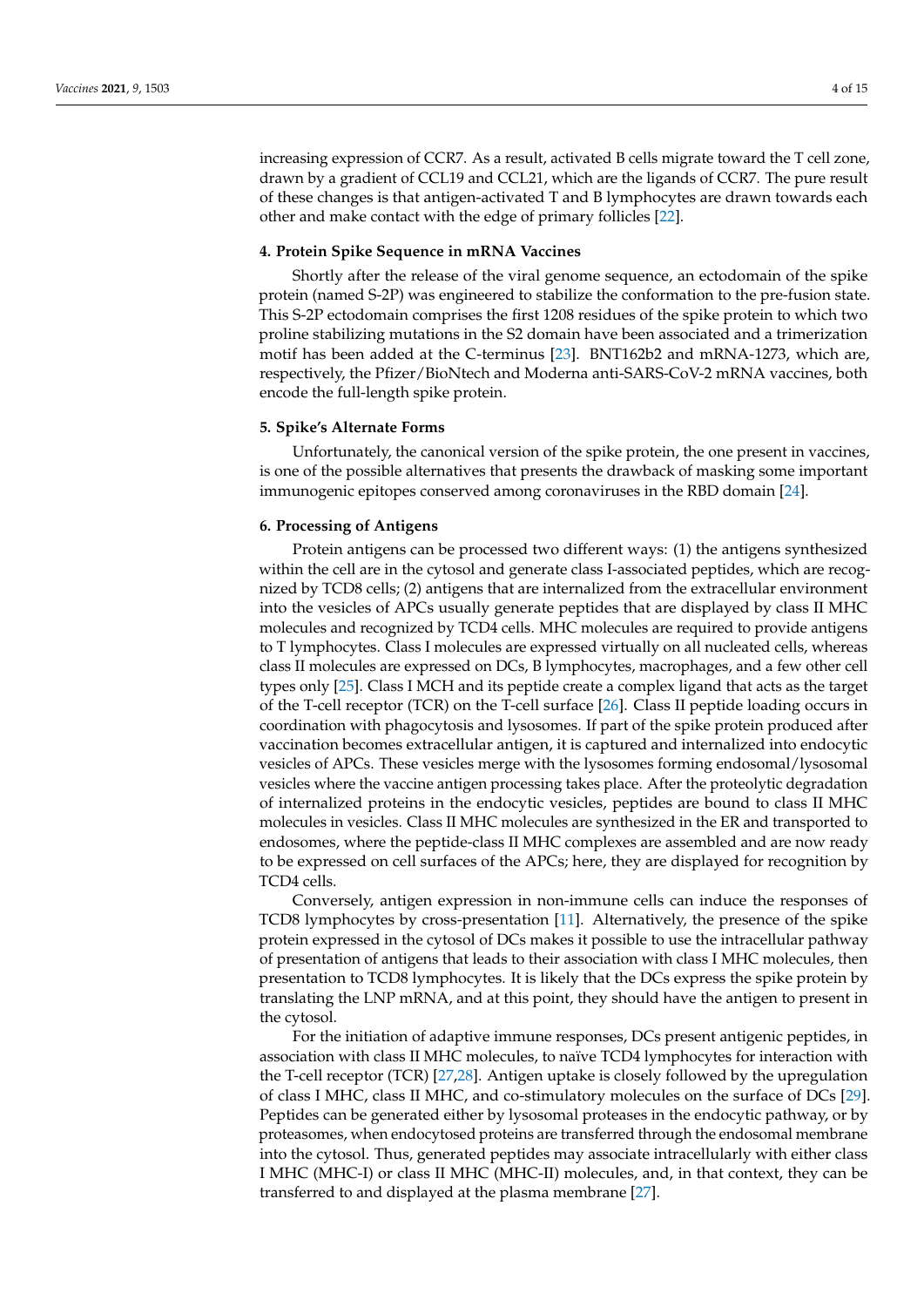# **7. CD Molecules**

Cluster of differentiation (CD) antigens consist of a series of molecules that are expressed on the lymphocyte membranes and that allow us to understand which cell is being talked about in vaccine efficacy studies, which in addition to antigen-specific antibodies, often analyze the cell populations activated by vaccination (the immune phenotypes). "All B lymphocytes are  $CD19+CD3^-$ ; so, they express the CD19 molecule virtually on all human cells of the B-lymphocyte lineage [\[30\]](#page-12-1), except BM LLPCs [\[31\]](#page-12-2)". In humans, the BM CD19<sup>-</sup>CD38<sup>high</sup>CD138<sup>+</sup> subset is the main component of the LLPC pool [\[32\]](#page-12-3).

### *7.1. CD27*

Originally [\[33\]](#page-12-4), the surface marker CD27 was used to differentiate memory (CD27<sup>+</sup>) from naive (CD27−) B cells. Subsequently, a subset of MBCs (CD27−IgD−) was also found to be negative for both CD27 and IgD markers [\[34\]](#page-12-5). Naive B cells (CD19+CD3−CD27−IgD<sup>+</sup> ) can be IgD<sup>+,</sup> while the subset of MBCs is negative for this marker (CD19<sup>+</sup>CD3<sup>-</sup>CD27<sup>-</sup>IgD<sup>-</sup>). In addition, there are two other subsets of CD27<sup>+</sup> MBC with IgD<sup>+</sup> or IgD<sup>−</sup>.

### *7.2. CD38*

When the antigen arrives in the lymph node, towards which a primary response has been developed, the B cells react quickly and energetically, producing a secondary response that affects both the MBCs and the naive cells that have a certain reactivity against the same antigen. In lymphoid follicles, some B lymphocytes express the CD38 marker, and the part located within the germinal centers (GCs) is composed of two groups of cells that are in small part progenitors, and in large part, activated B cells [\[35\]](#page-12-6).

In other words, in a secondary antigenic challenge, MBCs are ready to respond quickly and with great efficiency, while naive cells take longer to provide adequate humoral responses. It is possible to distinguish recently activated naive B cells (CD27*low*CD38*low*CD20*high*) from memory-derived activated B cells (CD27*high*CD38*high*CD20*low*) ex vivo, when assessing acute responses to infection or vaccination [\[36\]](#page-12-7).

CD38 is positive in plasma cells and is a marker of cell activation. CD27 is positive in MBCs, while it is low in recently activated naive B cells. CD20 is low in MBCs, while it is high in recently activated naive B cells. Blimp-1 in the germinal center (GC) is associated with an intermediate phenotype between GC B cells and plasma cells. CD71 is expressed in all proliferating cells. A fraction of plasmablasts (CD3−CD19+CD20−IgD<sup>−</sup> CD27*high*CD38*high*), migrates from GC to the BM, where they become LLPCs within the survival niches [\[37\]](#page-12-8). Naive B cells express only IgM and IgD; CD27 markers are expressed by MBCs.

# **8. Blimp-1**

B lymphocyte-induced maturation protein-1 (Blimp-1) serves as a master regulator of both the development and function of antibody-producing B cells. Blimp-1 was shown to promote B-cell terminal differentiation. Forced expression of Blimp-1 drives mature B cells to differentiate into plasma cells [\[38\]](#page-12-9). Blimp-1 was not detected in MBCs. The expression of Blimp-1 in the GC is, thus, associated with an interesting subset of cells with a phenotype that is an intermediate between the B cells of the GC and the plasma cells. Ultimately, Blimp-1 is permissive for plasma cell development and commits B cells to plasma cell fate [\[22](#page-11-18)[,39\]](#page-12-10).

# **9. B Cell Activation**

The activation of the B cell starts with recognition of the specific antigen that binds to its BCR receptor. B cells are able to bind directly soluble or bound antigen from APCs. Small antigens can reach the lymph nodes after being transported by afferent lymphatics. When the lymph reaches the subcapsular site, the small molecules can channel themselves into the ducts and thus reach the follicle. If the soluble molecule is larger, it can be captured by macrophages, in subcapsular sinus, and by DCs, in medulla. With immunization, this is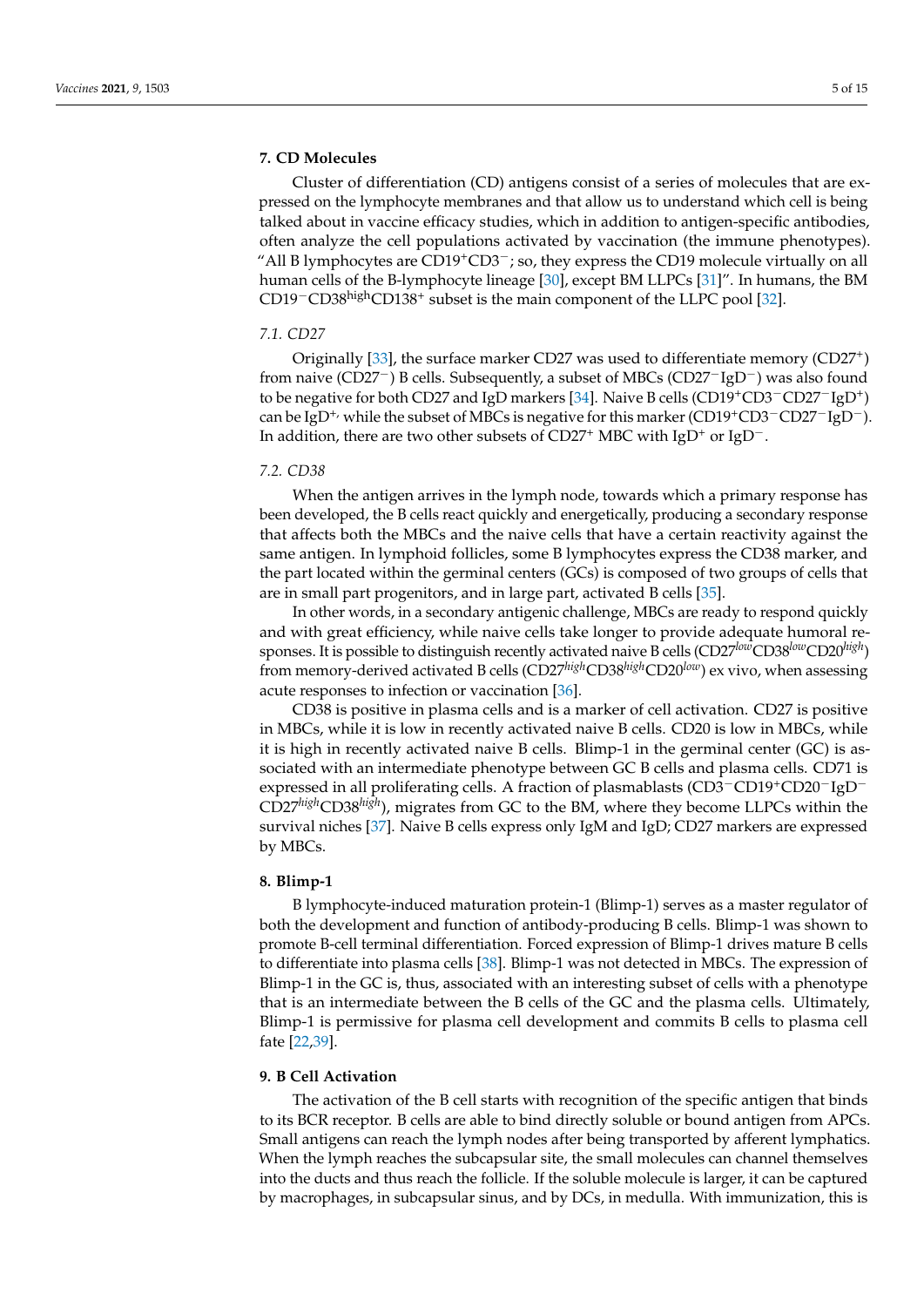not the activation pathway because the antigen contained in the vaccine is transported by the DCs from the injection site to the lymph node.

duces low-affinity antibodies. The extrafollicular response also helps to generate following to generate follow

# *9.1. Extrafollicular B Cell Activation*

B cell activation in extrafollicular focus provides an early antibody response that produces low-affinity antibodies. The extrafollicular response also helps to generate follicular helper T cells ( $T_{FH}$  cells) that migrate into the follicle and that are required for GC formation. Furthermore, some antigen-activated B cells return to the follicle from the extrafollicular focus and participate in GC formation.

# 9.2. Induction of Follicular Helper T Cells

T<sub>FH</sub> cells are a subset of the TCD4 helper cells that are involved in the regulation and development of antigen-specific B cell immunity. By activation, naïve TCD4 cells can<br>cells can initial activation by APCs, and a subsequent activation by B cells. The subsequent activation by B c differentiate into distinct subsets of effector Th cells with various functions [\[40](#page-12-11)[–45\]](#page-12-12). Within americhatic mio district subsets of enector Tri cells with various functions  $[10, 45]$ . Within 4 to 7 days after antigen exposure, activated antigen-specific B cells induce some previously activated T cells to differentiate into  $T_{FH}$  cells.  $T_{FH}$  cell differentiation from naive TCD4 cells requires an initial activation by APCs, and a subsequent activation by B cells.  $T<sub>FH</sub>$  cells express high levels of the chemokine receptor CXCR5, and they are drawn into lymphoid<br> **6.3. Germinal CENCLA** (ligand for CYCP5) follicles by CXCL13 (ligand for CXCR5).

### *9.3. Germinal Center Formation*  $T_{\rm T}$  celle-dependent activation of following can induce the following can induce the formation of a germinal  $\sigma$

T cell-dependent activation of follicular B cells can induce the formation of a germinal center (GC), which is the microenvironment where affinity maturation of the humoral immune response takes place  $[46]$ . Figure 1 illustrates the fate of a naive B cell that encounters the antigen in a peripheral lymph node.

<span id="page-5-0"></span>

# Naive B lymphocytes

Figure 1. Fate of a naïve B cell after encountering the antigen in the germinal center.

Figure 1. That the germinal center. The antigen in the general center and the germinal center. The antigen in the germinal center. The antigen is the complementary T-dependent antigen, undergoes a series of modifications t A naïve B cell present in the lymph nodes and spleen, when activated for the first occur essentially in the germinal center (GC) of the peripheral lymphoid organs (Figure [1\)](#page-5-0). In the GC, T-helper lymphocytes, follicular dendritic cells (FDCs), and antigen-activated B lymphocytes are encountered, and together they produce a primary immune response.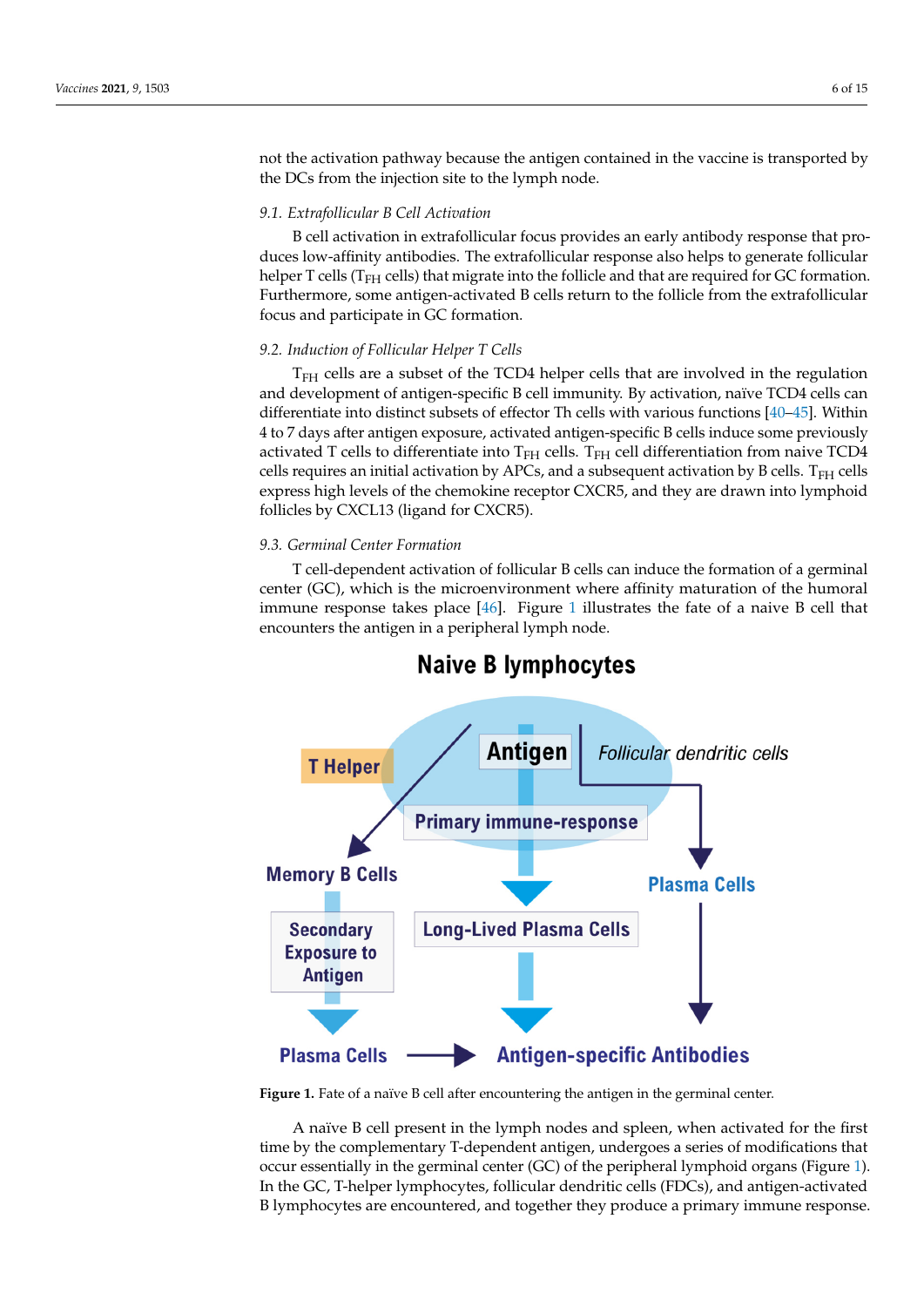The primary humoral response produces plasma cells, memory B cells (MBCs) and longlived plasma cells (LLPCs). LLPCs produce antigen-specific antibodies for a long time if they gain a bone marrow (BM) niche that hosts them, and have the task of preventing subsequent infection in the case of a new antigenic exposure. Conversely, in the secondary immune response, the MBCs that do not produce antibodies are activated but must first be transformed into plasma cells in order to do so, within a short period of time after contact with the specific antigen. This is why a vaccinated people who cannot develop LLPCs can become infected despite having a humoral immunological memory from MBCs.

The B cells, previously selected in the extrafollicular site, can enter a compartment of the follicle that contains a network of reticular cells (CRC); this is the dark zone (DZ). Here, the B cells proliferate and give rise to the phenomenon of somatic hypermutation (SHM). There are no follicular dendritic cells (FDCs) or T cells in this compartment. B cells in this compartment are called centroblasts, which will then move into the light zone (LZ) and be called centrocytes.

In the LZ are present  $T<sub>FH</sub>$  lymphocytes in the context of a network of FDCs. FDCs have the ability to retain antigen for a long time and they have receptors for the Fc fragment of immunoglobulins and for the complement. Here, the antigen is not free but is retained by these cells in the form of an immune complex. In essence, FDCs function as APCs to B cells selected by antigen specificity, and antigen-specific B cells will also become APCs as they internalize, process, and present the antigen, in association with class II MHC molecules, to  $T<sub>FH</sub>$  lymphocytes [\[47\]](#page-12-14). Only after all of these steps can an antigen-specific B cell become a plasma cell that produces specific antibodies or MBCs.

# *9.4. Light Zone (LZ)*

In this area of the follicle, the plasmablasts can complete the final phase of their evolution, and the activated B cells complete their development in the GC by refining the antigen-specific receptor capacity and will also function as APCs, as they are able to bind and internalize more antigen and consequently present more antigen-derived peptides on class II MHCs to TCD4 lymphocytes with specific TCR (TCD4 $_{FH}$ ) for the same antigen. Furthermore, FDCs have antigen-antibody complexes that they expose to their cell surfaces to refine the antigen–antibody binding of high-affinity B cells.

In other words, the selection of activated B cells favors those B cells that have a BCR with a relatively high affinity for the antigen presented by the FDCs. Furthermore, these cells will receive survival signals and can either return to the DZ, pass through another cycle of division and SHM, or exit the GC as plasma cells or MBCs [\[46\]](#page-12-13).

### **10. Immune Memory**

Vaccine effectiveness depends on immunological memory [\[48\]](#page-12-15). Short-lived plasma cells are generated during responses in extrafollicular B cell foci, while LLPCs are generated in T-dependent GC responses to protein antigens. MBCs are formed early in the response, whereas LLPCs are a later product [\[49\]](#page-12-16). Around 10% of MBCs recognize variant antigen better than wild type protein, thus allowing for a breadth of protection compared to LLPCs [\[50\]](#page-12-17). The plasmablasts generated in the GC enter the circulation and home to the BM, where they differentiate into LLPCs. About 3 weeks after immunization, the BM becomes a major site for antibody production. Usually, memory helper T cells (TCD4 memory cells) emerge in parallel with MBCs.

### *Long-Lived Plasma Cells*

Humoral immunity that lasts over time is dependent on the LLPCs that produce IgG antibodies continuously and independently of a subsequent specific antigenic stimulus, which instead is essential for activating MBCs. Terminal differentiation of B cells generates short-lived plasma cells and LLPCs capable of producing antibodies. The transition from a short-lived plasma cell to an LLPC requires homing to the BM niche [\[51\]](#page-12-18). LLPCs generated in the GC of peripheral lymphoid organs (spleen and lymph nodes) during the primary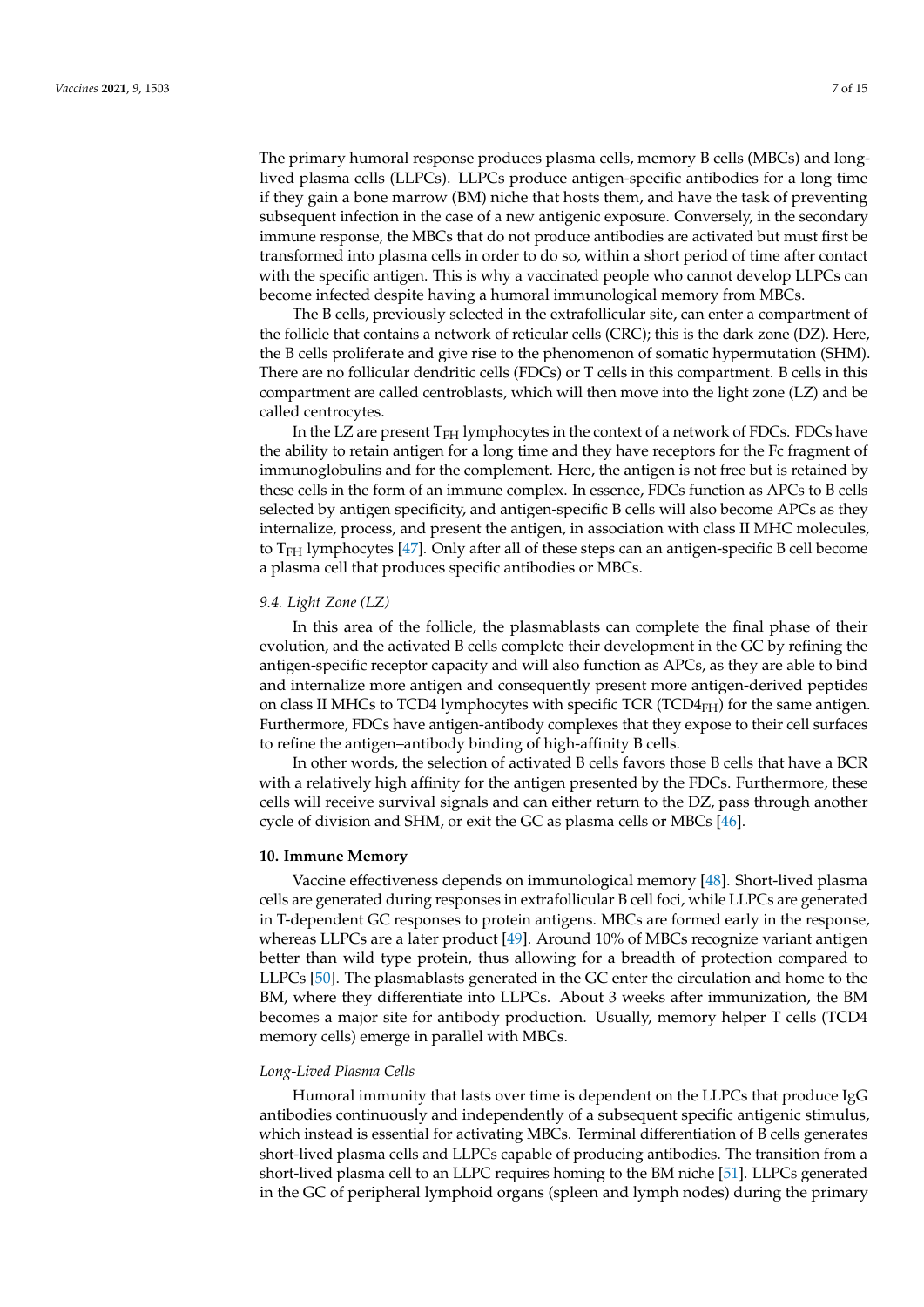immune response to a foreign antigen must be housed in survival niches found in the BM to survive. The niche is a microenvironment that provides nutritional support and survival factors such as the anti-apoptotic factor Mcl-1, which, together with the activation of the CD28 receptor of the LLPCs, helps to keep them alive. The participation of other factors to ensure this survival appears likely. In the microenvironment of the medullary niche, the following are operative: stromal cells, DCs, regulatory T cells, and other cells that produce the necessary signals and ligands such as TCD80/TCD86 for CD28. The production of soluble and stromal factors contributes to keeping LLPCs alive [\[52\]](#page-12-19).

In the BM aspirates of 18 individuals who had recovered from COVID-19, LLPCs capable of binding the spike protein were detectable [\[53\]](#page-12-20). Therefore, while we are certain that COVID-19 is able to induce the production of LLPCs, we suspect that vaccinations cannot do it for several reasons that we will now present.

### **11. Cross-Reactive T Cell Immunity**

The SARS-CoV-2 virus shares a broad TCD4 and TCD8 cross-reactivity with human endemic coronaviruses [\[54–](#page-12-21)[56\]](#page-12-22) and can evoke a secondary response by T cells to crossreactive epitopes. The secondary response by cross-reactive T cells could immediately eradicate SARS-CoV-2 infection in a number of individuals [\[57](#page-12-23)[,58\]](#page-13-0).

### **12. TCD4 Cell-Mediated Memory**

There are memory TCD4 cells ( $T<sub>FH</sub>$ ,  $T<sub>H1</sub>$ , and TCD4-CTL) that can intervene in the case of a new viral infection [\[59\]](#page-13-1). Even not very high degrees of antigenic homology can evoke cross-reactive TCD4 cells [\[60\]](#page-13-2). Therefore, cross-reactive TCD4 cells (evoked by previous exposure to common coronaviruses) can be activated to limit all the determining stages of SARS-CoV-2 infection [\[60\]](#page-13-2). COVID-19 mRNA BNT162b2 vaccine administration also activates pre-existing spike-cross-reactive T cells [\[61\]](#page-13-3), demonstrating that both situations (infection or vaccination) are conditioned by the presence of these spike-cross-reactive T cells. Overall, the presence of spike-cross-reactive T cells in individuals can help them to control the infection and limit its severity, although cross-reactive TCD4 cells cannot prevent infection, as this is the exclusive task of LLPCs. However, these cross-reactive T cells can also help B cells, which are committed against the SARS-CoV-2 virus, in developing an effective GC center, as they can intervene after vaccination.

In the S2 subunit of the spike, downstream of the S2' cleavage site, there is a highly conserved cross-reactive and immunodominant peptide (S816–830) against which the reactive T lymphocytes of most infected individuals, and of almost all vaccinated individuals, are directed [\[62\]](#page-13-4).

# **13. Cross-Reactive Immunity in Children**

Children are able to develop anti-SARS-CoV-2 immunity within 7 days after the onset of symptoms. In children with COVID-19 disease, the humoral immune response is fast and efficient. Children's B cells have converging BCRs capable of recognizing previously encountered pathogens. It could be likely that previous common coronavirus infections result in the production of MBCs, which can now be cross-reactive against SARS-CoV-2, and for this reason they can be an integral part of the anti-SARS-CoV-2 humoral defenses. A new paper confirmed that the humoral responses produced by children, after infection, correlate with the presence of SARS-CoV-2 specific TCD4 cells. Notably, individuals with elevated levels of SARS-CoV-2 specific TCD4 cells produced a potent neutralizing response that was also associated with reduced viral load [\[63\]](#page-13-5). It is plausible that cross-reactive MBCs and cross-reactive TCD4 cells effectively collaborate to produce a strong anti-SARS-CoV-2 humoral response. Furthermore, in adult subjects, the persistence of BCRs that are specific for the spike protein and not excessively mutated [\[64\]](#page-13-6) may allow early virus recognition and improve the anti-SARS-CoV-2 defense mechanisms.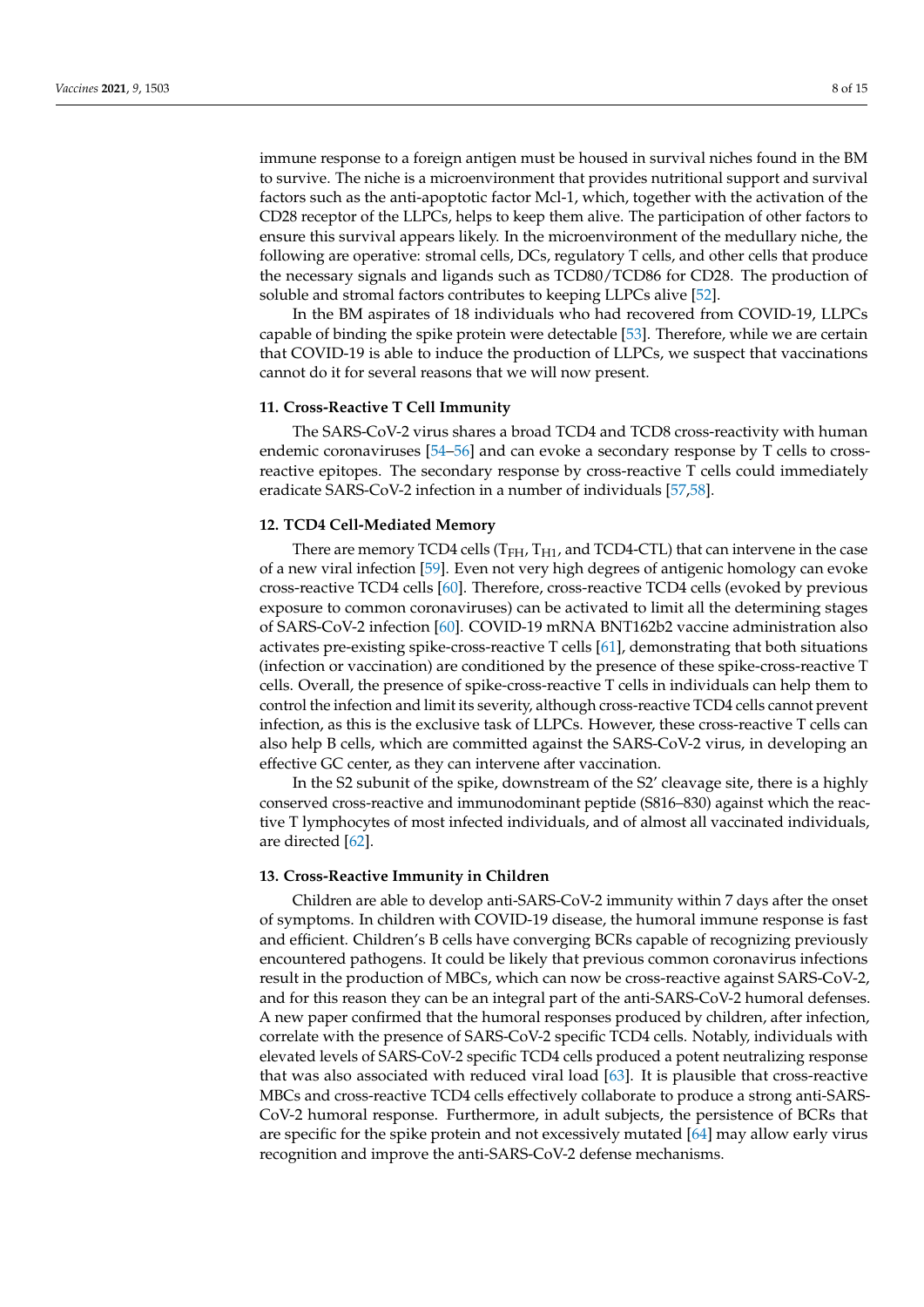### **14. Re-Exposure to Spike Protein**

Upon re-exposure to an antigen, the memory recall response will be faster, stronger, and more specific than a naïve response. Protective memory depends first on circulating antibodies secreted by LLPCs. If there are no LLPCs, MBCs are recalled. MBCs and/or cross-reactive MBCs contribute to the defense against the virus but cannot prevent infection. However, there is strong evidence of pre-existing cross-reactive MBCs that were activated on SARS-CoV-2 infection [\[65\]](#page-13-7). Even TCD4 and TCD8 memory cells can only control the infection, but they cannot prevent it because they can only recognize infected cells. Furthermore, even local immunity possible from previous infection does not last long. In other words, the possibility of avoiding SARS-CoV-2 infection depends only on LLPCs. MBCs are stationed at strategic sites where they can maximize their chance of encountering antigens. The spleen, including the marginal zone, is a major reservoir for MBCs in both mice and humans [\[66\]](#page-13-8), as is the subcapsular sinus of lymph nodes [\[67\]](#page-13-9).

# **15. Waning of Spike Antibody Levels**

In a SARS-CoV-2 virus naïve population, there are no univocal data on the effective duration of humoral immunity, which is, however, evanescent, and which in most studies vanishes after 4–6 months [\[68–](#page-13-10)[73\]](#page-13-11), even though in one study, vaccine-evoked antibodies were detectable after 6 months from vaccination at levels of up to 7% compared to their maximum peak [\[74\]](#page-13-12). The waning of S antibody levels, in infection-naive individuals, was already evident 3–10 weeks after a second dose of ChAdOx1 or BNT162b2 [\[74\]](#page-13-12). S-RBD IgG responses after vaccination with COVID-19 mRNA vaccine show a significant initial increase in antibody levels after the second dose. However, 6 months after vaccination, these levels were reduced on average to 7% of their peak level, and this decline is somewhat expected as all vaccine-induced short-lived plasmablasts do not necessarily differentiate into long-lived plasma cells [\[75\]](#page-13-13). Most of the published studies and the epidemiological data that have convinced health authorities to provide a third dose, especially in Israel, have compelled us to realize that waning immunity occurs within 4–6 months of the second vaccine dose. Indeed, a nosocomial outbreak caused by the SARS-CoV-2 Delta variant occurred in a highly vaccinated population in Israel. Of the 42 infected subjects, 39 had been fully vaccinated, and of these, some became seriously ill and some died [\[76\]](#page-13-14).

#### **16. Discussion**

Some vaccines demonstrate only short-lived Ab responses and protection. To be effective, a vaccine must elicit the production of efficient LLPCs. Protective memory depends first on circulating antibodies secreted by LLPCs. LLPCs emerge in the final stage of maturation of the activated B cell leaving the LZ of the GC follicle. The design of an effective vaccine must be centered on prolonging late GC responses with resultant production of more and better LLPCs [\[52\]](#page-12-19). LLPCs capable of binding the spike protein were detectable in BM aspirates of COVID-19 patients [\[53\]](#page-12-20). The first dose of vaccine in a SARS-CoV-2 virus naïve population generates primary MBCs that have not been shown to generate large receptor affinity [\[77\]](#page-13-15). Upon the second dose of vaccine, these primary MBCs differentiate into plasmablasts and can generate secondary MBCs that then undergo subsequent BCR maturation. Although they can help generate a GC, they still have to compete with cross-reactive MBCs that often have better receptor affinity.

We did a search on PubMed with the keywords "*long-lived plasma cells after COVID-19 vaccines*" and retrieved three papers that we analyzed in-depth. Two of these papers refer to the production of B memory after infection with SARS-CoV-2 [\[53,](#page-12-20)[78\]](#page-13-16), and one to GC that develops after a SARS-CoV-2 mRNA vaccine [\[79\]](#page-13-17). This latest study demonstrated that a GC is generated after receiving a SARS-CoV-2 mRNA vaccine, but also found that cross-reactive MBCs are recruited as well as newly engaged clones that target unique epitopes within SARS-CoV-2 S protein. The B cell phenotype identified in this study was CD19+CD3−IgD*low*CD20*low*CD38+CD71+BLIMP1<sup>+</sup> , which is programmed to become a plasma cell, but not an LLPC.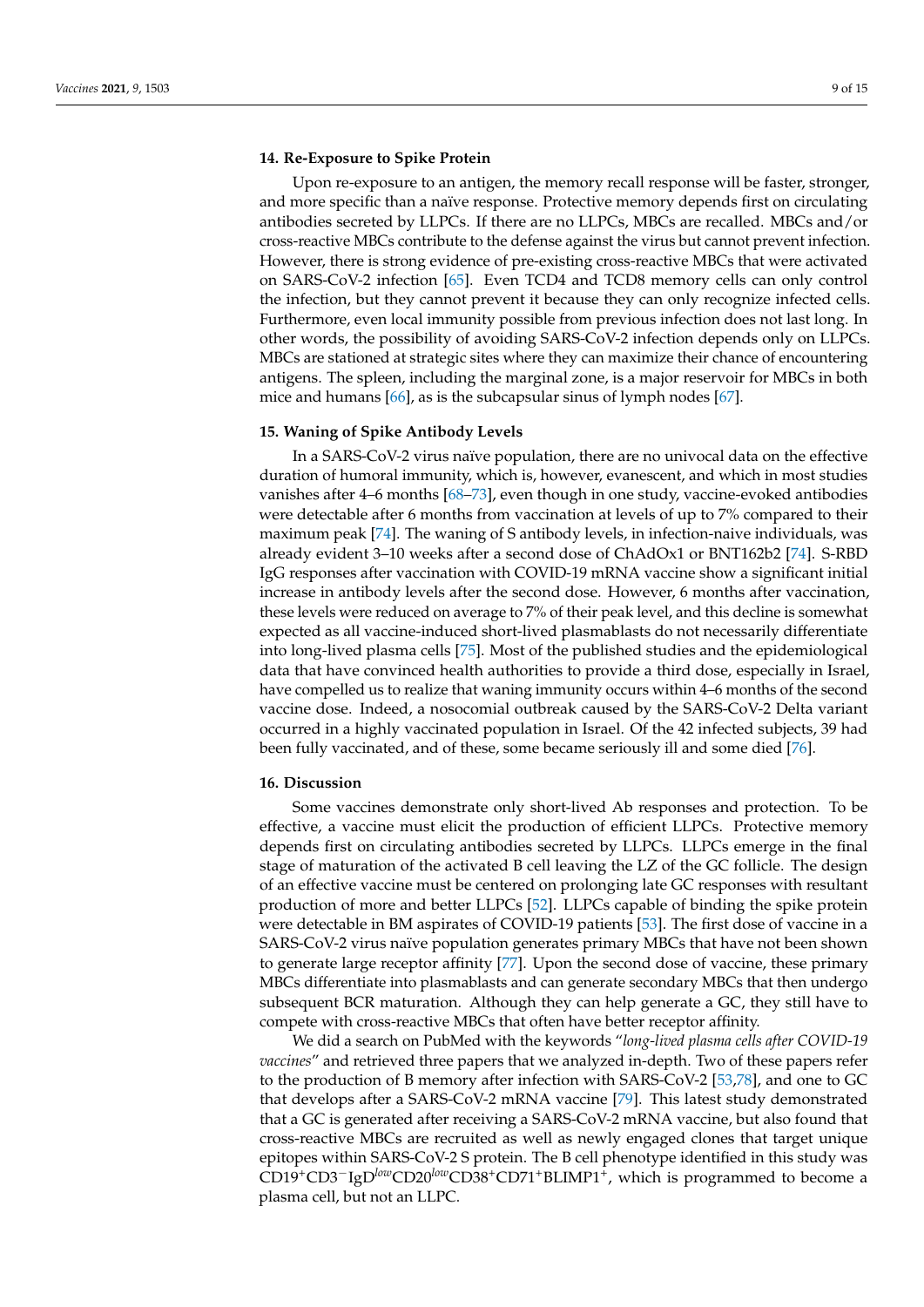# **17. Conclusions**

Because vaccinated subjects also become infected and sick, it is likely that the initial vaccination schedule is not able to elicit LLPCs and that vaccine boosters will only serve to reactivate MBCs and memory T cells evoked from the previous vaccination. Alternatively, cross-reactive MBCs and cross-reactive T cells, eventually present in vaccinated subjects, could be activated.

In other words, vaccination has a high chance of activating cross-reactive memory cells but little chance of eliciting LLPCs. The absence of LLPCs allows SARS-CoV-2 infection when the antibodies produced by plasma cells, derived from the activation of MBCs, vanish. Waning immunity seems to be already a concrete fact 4–6 months after completion of the vaccination cycle. Finally, with these vaccines, the elicited immune response is probably a secondary immune response, not a primary immune response with the natural production of LLPCs. Our hypothesis receives further support from the study by Purtha et al. [\[50\]](#page-12-17), which discovered that about 10% of MBCs better recognize the new antigen variant than the original antigen that evoked its production.

These cross-reactive MBCs, elicited by previous infections with the common cold coronaviruses, have the ability to recognize variants of the spike protein and for this reason may contribute to developing a better immune response to SARS-CoV-2 infection and participate in the immune response to the vaccine, which appears to have more of the characteristics of a secondary than a primary response. Moreover, the only study to show that a GC is generated after vaccination with an mRNA vaccine [\[79\]](#page-13-17) also showed that cross-reactive MBCs are recruited as well as newly engaged clones. The B cell phenotype identified in this study (CD19+CD3– IgD*low*CD20*low*CD38+CD71+BLIMP1<sup>+</sup> ) is programmed to become a plasma cell, not LLPC.

A further factor that should be considered is the presence, in the general population, of a high percentage of subjects (72%) who have anti-polyethylene glycol (PEG) antibodies [\[80\]](#page-14-0). Furthermore, Moderna employees showed, in mice, that there was a dramatic and accelerated blood clearance (ABC) of mRNA-formulated LNPs that directly activate B-1 lymphocytes, resulting in the production of anti-phosphorylcholine IgM Abs in response to initial injection. Upon repeated injections, B-2 lymphocytes also become activated and generate a classic anti–PEG adaptive humoral response. The ABC response to phosphorylcholine/LNP-encapsulated mRNA is, therefore, a combination of early B-1 lymphocyte and later B-2 lymphocyte responses [\[81\]](#page-14-1) that could render the mRNA vaccine less effective at any time after vaccination.

In other words, the response to vaccination is conditioned by the presence of crossreactive MBCs and cross-reactive T cells that, however, have the drawback of the original antigenic sin. Furthermore, the eventual production of a GC sees cross-reactive T cells collaborate with naive B cells whose contact with the antigen could be hindered by the presence of MBCs that could also interfere in the production of new LLPCs. In fact, the waning of humoral immunity, which occurs within 6 months of the second vaccine dose, is attributable to the absence of LLPCs.

Ultimately, we found no human studies demonstrating that COVID-19 mRNA vaccines elicit LLPCs, whereas we found many studies demonstrating the widespread presence of cross-reactive immunological memory to SARS-CoV-2. There is only one study using C57BL/6J or BALB/cJ mice showing that LLPCs are produced after injection of a SARS-CoV-2 mRNA vaccine [\[82\]](#page-14-2). Unfortunately, these mice are not permissive to SARS-CoV2 infection [\[83\]](#page-14-3). In general, the SARS-CoV-2 virus needs to be adapted in order to infect laboratory mice [\[84\]](#page-14-4). Hence, the production of LLPCs in this study, which used these mice, is explained by the fact that a primary response with production of LLPCs is generated in mice infected for the first time with SARS-CoV2, whereas in human studies, cross-reactive immunity induces secondary immune responses with the activation of cross-reactive MBCs.

Probably, these vaccines evoke MBCs but do not evoke LLPCs, and for this reason, vaccination is not able to prevent a possible SARS-CoV-2 infection. Due to the limited life expectancy of MBCs, periodic antigenic stimulation is required to regenerate this type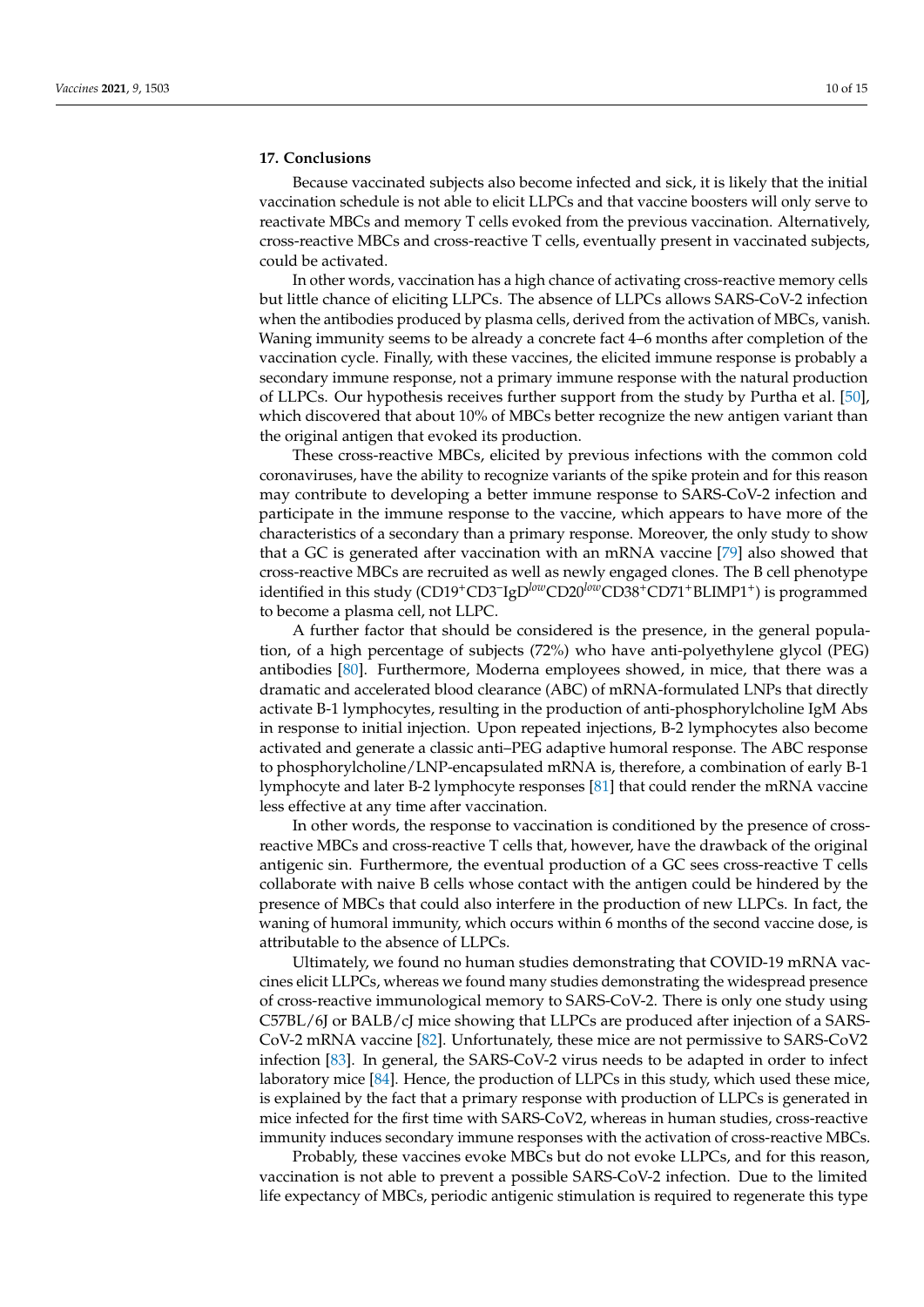of memory. Moreover, we think that further studies are needed to clarify the kinetics of the antibody response, which does not appear to be as expected, as is the case with other vaccines. In the meantime, we suggest increasing the antigen dose (increasing the mRNA content in the LNP) in order to overcome the limits imposed by the presence of anti-LNP antibodies and cross-reactive MBCs with a better receptor affinity. Finally, we believe that it is necessary to administer a dose of vaccine every 4 months to high-risk individuals or to frail subjects, possibly increasing the amount of antigen in the booster doses. In the meantime, studies to evaluate the possibility of adding adjuvants to these vaccines would be desirable. Some interesting theoretical data derive from studies that have analyzed the ability of peroxisome proliferator-activated receptor (PPAR) agonists to improve immunological memory [\[48\]](#page-12-15).

**Author Contributions:** G.G. and N.G. contributed equally to the manuscript. All authors have read and agreed to the published version of the manuscript.

**Funding:** This research received no external funding.

**Institutional Review Board Statement:** Not applicable.

**Informed Consent Statement:** Not applicable.

**Data Availability Statement:** All the data can be requested from the corresponding author.

**Acknowledgments:** We want to thank Antonio Murrone, oncologist, SOS oncology and palliative care ASUFC, for the continuous scientific input and for the competent suggestions aimed at improving our study.

**Conflicts of Interest:** The authors declare no conflict of interest.

### **Abbreviations**

| APCs             | <b>Antigen Presenting Cells</b>            |
|------------------|--------------------------------------------|
| BLIMP-1          | B Lymphocyte-Induced Maturation Protein-1  |
| BМ               | Bone Marrow                                |
| CD               | <b>Cluster of Differentiation Antigens</b> |
| TCD4             | T Helper Lymphocytes                       |
| TCD <sub>8</sub> | T Suppressor Lymphocytes                   |
| <b>DCs</b>       | Dendritic Cells                            |
| DZ               | Dark Zone                                  |
| <b>FDCs</b>      | <b>Follicular Dendritic Cells</b>          |
| LNPs             | Lipid Nanoparticles                        |
| LZ               | Light Zone                                 |
| <b>LLPCs</b>     | Long-lived Plasma Cells                    |
| <b>MBCs</b>      | Memory B Cells                             |
| MHC              | Major Histocompatibility Complex           |
| PEG              | Polyethylene Glycol                        |
| SHM              | Somatic Hypermutation                      |
| TCR              | T Cell Receptor                            |
| $T_{HF}$         | Follicular Helper T Cell                   |
|                  |                                            |

### **References**

- <span id="page-10-0"></span>1. Corbett, K.S.; Edwards, D.K.; Leist, S.R.; Abiona, O.M.; Boyoglu-Barnum, S.; Gillespie, R.A.; Himansu, S.; Schäfer, A.; Ziwawo, C.T.; DiPiazza, A.T.; et al. Sars-Cov-2 Mrna Vaccine Design Enabled by Prototype Pathogen Preparedness. *Nature* **2020**, *586*, 567–571. [\[CrossRef\]](http://doi.org/10.1038/s41586-020-2622-0)
- <span id="page-10-1"></span>2. Vogel, A.B.; Kanevsky, I.; Che, Y.; Swanson, K.A.; Muik, A.; Vormehr, M.; Kranz, L.M.; Walzer, K.C.; Hein, S.; Güler, A.; et al. Bnt162b Vaccines Protect Rhesus Macaques from Sars-Cov-2. *Nature* **2021**, *592*, 283–289. [\[CrossRef\]](http://doi.org/10.1038/s41586-021-03275-y)
- <span id="page-10-2"></span>3. Patel, S.; Ashwanikumar, N.; Robinson, E.; DuRoss, A.; Sun, C.; Murphy-Benenato, K.E.; Mihai, C.; Almarsson, O.; Sahay, G. Boosting Intracellular Delivery of Lipid Nanoparticle-Encapsulated mRNA. *Nano Lett.* **2017**, *17*, 5711–5718. [\[CrossRef\]](http://doi.org/10.1021/acs.nanolett.7b02664) [\[PubMed\]](http://www.ncbi.nlm.nih.gov/pubmed/28836442)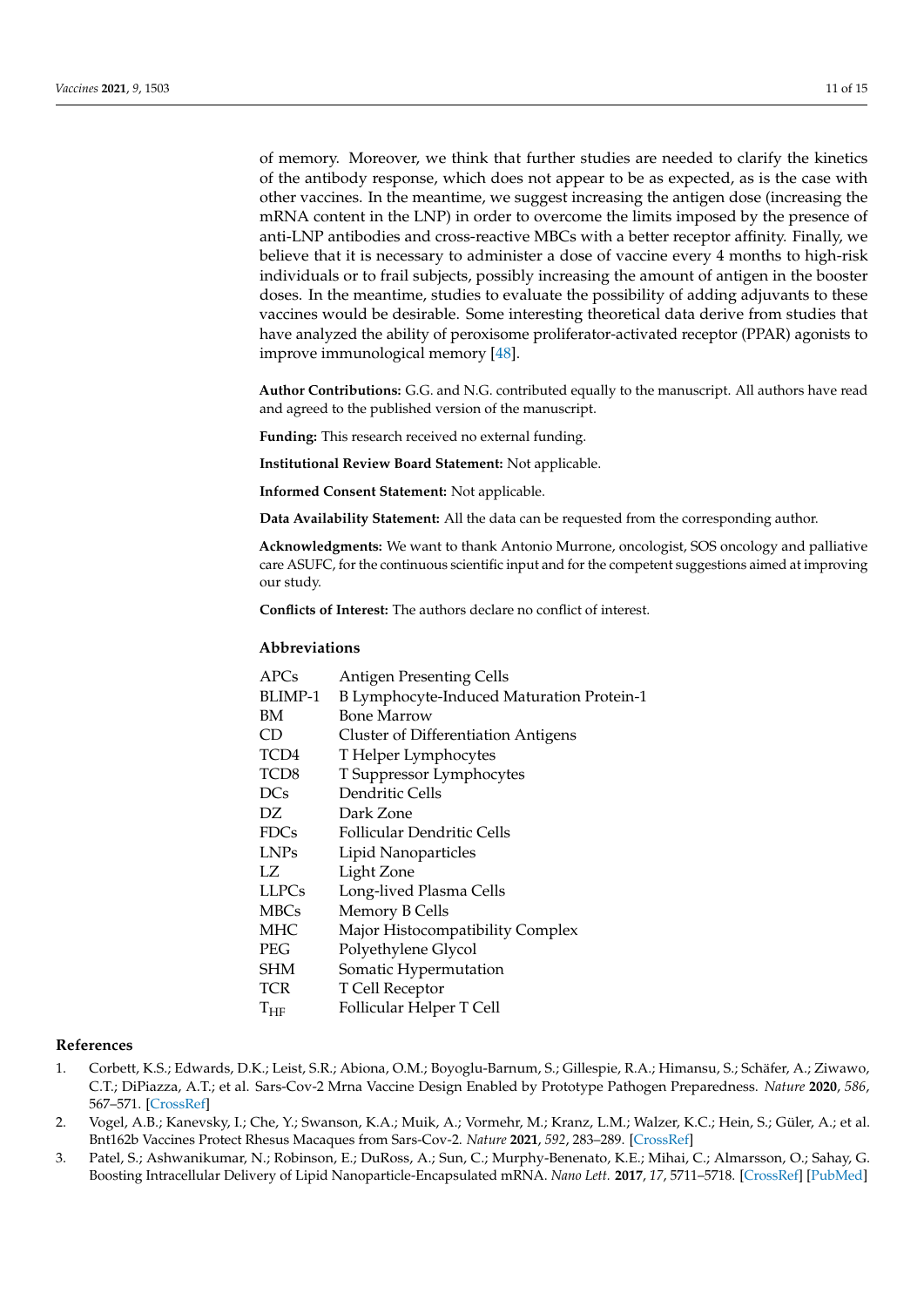- <span id="page-11-0"></span>4. Fact Sheet Pfizer/Biontech COVID-19 mRNA Vaccine. Available online: <https://www.fda.gov/media/144413/download> (accessed on 15 October 2021).
- <span id="page-11-1"></span>5. Fact Sheet Moderna COVID-19 mRNA Vaccine. Available online: <https://www.fda.gov/media/144637/download> (accessed on 15 October 2021).
- <span id="page-11-2"></span>6. Liang, F.; Lindgren, G.; Lin, A.; Thompson, E.A.; Ols, S.; Röhss, J.; John, S.; Hassett, K.; Yuzhakov, O.; Bahl, K.; et al. Efficient Targeting and Activation of Antigen-Presenting Cells In Vivo after Modified mRNA Vaccine Administration in Rhesus Macaques. *Mol. Ther.* **2017**, *25*, 2635–2647. [\[CrossRef\]](http://doi.org/10.1016/j.ymthe.2017.08.006) [\[PubMed\]](http://www.ncbi.nlm.nih.gov/pubmed/28958578)
- <span id="page-11-3"></span>7. Kanasty, R.L.; Whitehead, K.A.; Vegas, A.J.; Anderson, D.G. Action and Reaction: The Biological Response to siRNA and Its Delivery Vehicles. *Mol. Ther.* **2012**, *20*, 513–524. [\[CrossRef\]](http://doi.org/10.1038/mt.2011.294) [\[PubMed\]](http://www.ncbi.nlm.nih.gov/pubmed/22252451)
- <span id="page-11-4"></span>8. Yasar, H.; Biehl, A.; De Rossi, C.; Koch, M.; Murgia, X.; Loretz, B.; Lehr, C.-M. Kinetics of mRNA delivery and protein translation in dendritic cells using lipid-coated PLGA nanoparticles. *J. Nanobiotechnol.* **2018**, *16*, 72. [\[CrossRef\]](http://doi.org/10.1186/s12951-018-0401-y) [\[PubMed\]](http://www.ncbi.nlm.nih.gov/pubmed/30231888)
- <span id="page-11-5"></span>9. Iavarone, C.; O'Hagan, D.T.; Yu, D.; Delahaye, N.F.; Ulmer, J.B. Mechanism of action of mRNA-based vaccines. *Expert Rev. Vaccines* **2017**, *16*, 871–881. [\[CrossRef\]](http://doi.org/10.1080/14760584.2017.1355245) [\[PubMed\]](http://www.ncbi.nlm.nih.gov/pubmed/28701102)
- <span id="page-11-6"></span>10. Kowalczyk, A.; Doener, F.; Zanzinger, K.; Noth, J.; Baumhof, P.; Fotin-Mleczek, M.; Heidenreich, R. Self-adjuvanted mRNA vaccines induce local innate immune responses that lead to a potent and boostable adaptive immunity. *Vaccine* **2016**, *34*, 3882–3893. [\[CrossRef\]](http://doi.org/10.1016/j.vaccine.2016.05.046)
- <span id="page-11-7"></span>11. Lazzaro, S.; Giovani, C.; Mangiavacchi, S.; Magini, D.; Maione, D.; Baudner, B.; Geall, A.J.; De Gregorio, E.; D'Oro, U.; Buonsanti, C. TCD8 T-cell priming upon mRNA vaccination is restricted to bone-marrow-derived antigen-presenting cells and may involve antigen transfer from myocytes. *Immunology* **2015**, *146*, 312–326. [\[CrossRef\]](http://doi.org/10.1111/imm.12505)
- <span id="page-11-8"></span>12. Schulien, I.; Kemming, J.; Oberhardt, V.; Wild, K.; Seidel, L.M.; Killmer, S.; Sagar; Dual, F.; Lago, M.S.; Decker, A.; et al. Characterization of pre-existing and induced SARS-CoV-2-specific TCD8 cells. *Nat. Med.* **2021**, *27*, 78–85. [\[CrossRef\]](http://doi.org/10.1038/s41591-020-01143-2) [\[PubMed\]](http://www.ncbi.nlm.nih.gov/pubmed/33184509)
- <span id="page-11-9"></span>13. Oberhardt, V.; Luxenburger, H.; Kemming, J.; Schulien, I.; Ciminski, K.; Giese, S.; Csernalabics, B.; Lang-Meli, J.; Janowska, I.; Staniek, J.; et al. Rapid and stable mobilization of CD8+ T cells by SARS-CoV-2 mRNA vaccine. *Nature* **2021**, *597*, 268–273. [\[CrossRef\]](http://doi.org/10.1038/s41586-021-03841-4)
- <span id="page-11-10"></span>14. Rijkers, G.; Weterings, N.; Obregon-Henao, A.; Lepolder, M.; Dutt, T.; van Overveld, F.; Henao-Tamayo, M. Antigen Presentation of mRNA-Based and Virus-Vectored SARS-CoV-2 Vaccines. *Vaccines* **2021**, *9*, 848. [\[CrossRef\]](http://doi.org/10.3390/vaccines9080848)
- <span id="page-11-11"></span>15. Sahin, U.; Muik, A.; Derhovanessian, E.; Vogler, I.; Kranz, L.M.; Vormehr, M.; Baum, A.; Pascal, K.; Quandt, J.; Maurus, D.; et al. COVID-19 vaccine BNT162b1 elicits human antibody and TH1 T-cell responses. *Nature* **2020**, *586*, 594–599. [\[CrossRef\]](http://doi.org/10.1038/s41586-020-2814-7) [\[PubMed\]](http://www.ncbi.nlm.nih.gov/pubmed/32998157)
- <span id="page-11-12"></span>16. Mulligan, M.J.; Lyke, K.E.; Kitchin, N.; Absalon, J.; Gurtman, A.; Lockhart, S.; Neuzil, K.; Raabe, V.; Bailey, R.; Swanson, K.A.; et al. Phase I/II study of COVID-19 RNA vaccine BNT162b1 in adults. *Nature* **2020**, *586*, 589–593. [\[CrossRef\]](http://doi.org/10.1038/s41586-020-2639-4)
- <span id="page-11-13"></span>17. Kalimuddin, S.; Tham, C.Y.L.; Qui, M.; de Alwis, R.; Sim, J.X.Y.; Lim, J.M.E.; Tan, H.-C.; Syenina, A.; Zhang, S.L.; Le Bert, N.; et al. Early T cell and binding antibody responses are associated with COVID-19 RNA vaccine efficacy onset. *Med* **2021**, *2*, 682–688.e4. [\[CrossRef\]](http://doi.org/10.1016/j.medj.2021.04.003)
- <span id="page-11-14"></span>18. Bertoletti, A.; Le Bert, N.; Qui, M.; Tan, A.T. SARS-CoV-2-specific T cells in infection and vaccination. *Cell. Mol. Immunol.* **2021**, *18*, 2307–2312. [\[CrossRef\]](http://doi.org/10.1038/s41423-021-00743-3)
- <span id="page-11-15"></span>19. Eifer, M.; Tau, N.; Alhoubani, Y.; Kanana, N.; Domachevsky, L.; Shams, J.; Keret, N.; Gorfine, M.; Eshet, Y. Covid-19 mRNA Vaccination: Age and Immune Status and its Association with Axillary Lymph Node PET/CT Uptake. *J. Nucl. Med.* **2021**, *62*, 12. [\[CrossRef\]](http://doi.org/10.2967/jnumed.121.262194) [\[PubMed\]](http://www.ncbi.nlm.nih.gov/pubmed/33893188)
- <span id="page-11-16"></span>20. Lehman, C.D.; D'Alessandro, H.A.; Mendoza, D.P.; Succi, M.D.; Kambadakone, A.; Lamb, L.R. Unilateral Lymphadenopathy After COVID-19 Vaccination: A Practical Management Plan for Radiologists Across Specialties. *J. Am. Coll. Radiol.* **2021**, *18*, 843–852. [\[CrossRef\]](http://doi.org/10.1016/j.jacr.2021.03.001)
- <span id="page-11-17"></span>21. Tan, H.M.; Hue, S.S.-S.; Wee, A.; See, K.C. Kikuchi–Fujimoto Disease Post COVID-19 Vaccination: Case Report and Review of Literature. *Vaccines* **2021**, *9*, 1251. [\[CrossRef\]](http://doi.org/10.3390/vaccines9111251) [\[PubMed\]](http://www.ncbi.nlm.nih.gov/pubmed/34835182)
- <span id="page-11-18"></span>22. Abbas, A.K.; Lichtman, A.H.; Pillai, S. B Cell Activation and Antibody Production. In *Cellular and Molecular Immunology*, 8th ed.; Elsevier: Philadelpia, PA, USA, 2015; pp. 239–263, ISBN 9780323222754.
- <span id="page-11-19"></span>23. Wrapp, D.; Wang, N.; Corbett, K.S.; Goldsmith, J.A.; Hsieh, C.-L.; Abiona, O.; Graham, B.S.; McLellan, J.S. Cryo-EM structure of the 2019-nCoV spike in the prefusion conformation. *Science* **2020**, *367*, 1260–1263. [\[CrossRef\]](http://doi.org/10.1126/science.abb2507)
- <span id="page-11-20"></span>24. Costello, S.M.; Shoemaker, S.R.; Hobbs, H.T.; Nguyen, A.W.; Hsieh, C.-L.; Maynard, J.A.; McLellan, J.S.; Pak, J.E.; Marqusee, S. SARS-CoV-2 Spike Reversibly Samples an Open Trimer Conformation Exposing Novel Epitopes. Available online: [https:](https://www.biorxiv.org/content/10.1101/2021.07.11.451855v1) [//www.biorxiv.org/content/10.1101/2021.07.11.451855v1](https://www.biorxiv.org/content/10.1101/2021.07.11.451855v1) (accessed on 29 July 2021).
- <span id="page-11-21"></span>25. Abbas, A.K.; Lichtman, A.H.; Pillai, S. Major Histocompatibility Complex Molecules and Antigen Presentation to T Lymphocytes. In *Cellular and Molecular Immunology*, 8th ed.; Elsevier: Philadelpia, PA, USA, 2015; pp. 107–135, ISBN 9780323222754.
- <span id="page-11-22"></span>26. Abbas, A.K.; Lichtman, A.H.; Pillai, S. Activation of T Lymphocytes. In *Cellular and Molecular Immunology*, 8th ed.; Elsevier: Philadelpia, PA, USA, 2015; pp. 199–212, ISBN 9780323222754.
- <span id="page-11-23"></span>27. Ten Broeke, T.; Wubbolts, R.; Stoorvogel, W. MHC class II antigen presentation by dendritic cells regulated through endosomal sorting. *Cold Spring Harb. Perspect. Biol.* **2013**, *5*, a016873. [\[CrossRef\]](http://doi.org/10.1101/cshperspect.a016873)
- <span id="page-11-24"></span>28. Hilligan, K.L.; Ronchese, F. Antigen presentation by dendritic cells and their instruction of TCD4+ T helper cell responses. *Cell. Mol. Immunol.* **2020**, *17*, 587–599. [\[CrossRef\]](http://doi.org/10.1038/s41423-020-0465-0) [\[PubMed\]](http://www.ncbi.nlm.nih.gov/pubmed/32433540)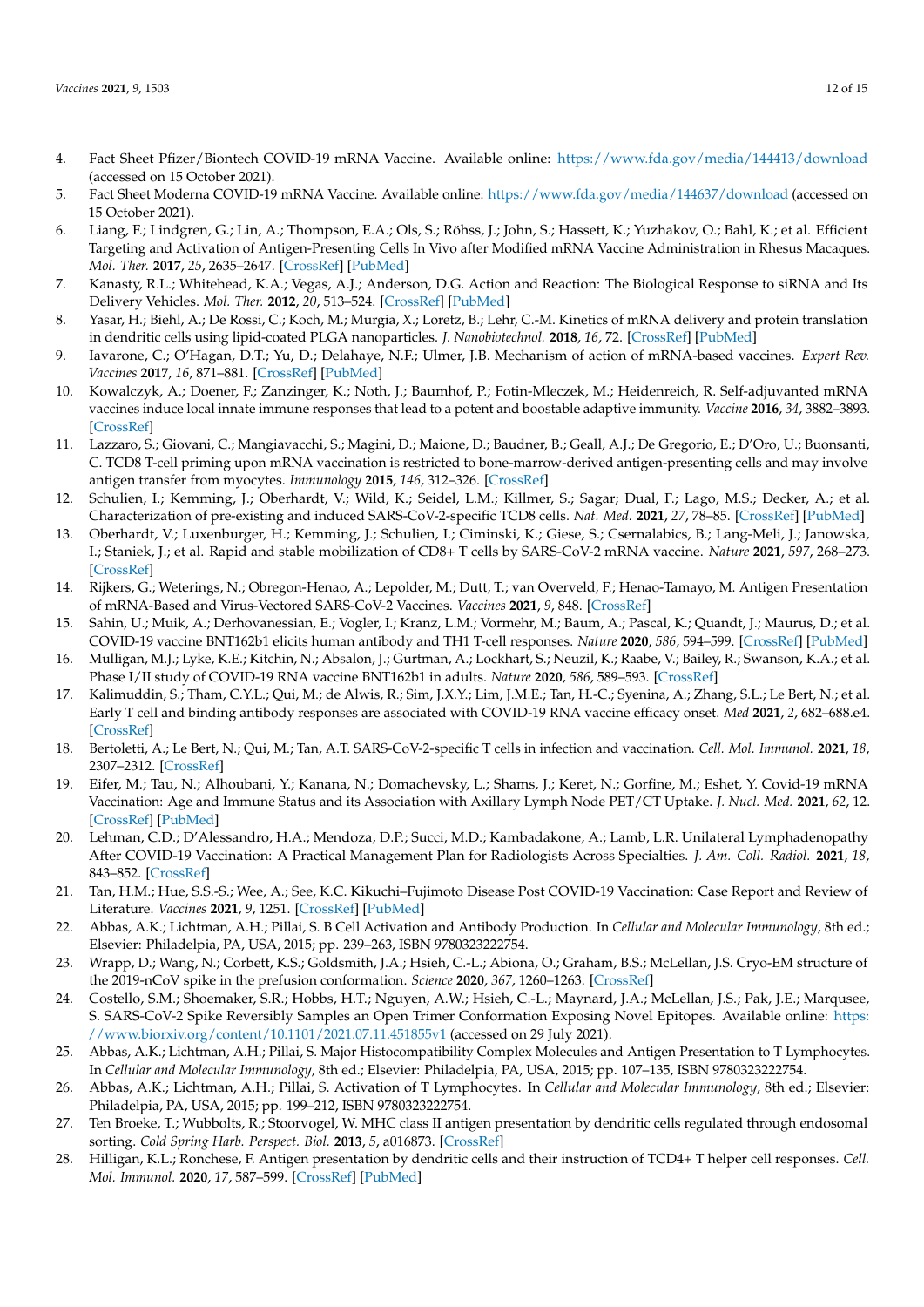- <span id="page-12-0"></span>29. Welsh, R.A.; Song, N.; Sadegh-Nasseri, S. How Does B Cell Antigen Presentation Affect Memory CD4 T Cell Differentiation and Longevity? *Front. Immunol.* **2021**, *12*, 2123. [\[CrossRef\]](http://doi.org/10.3389/fimmu.2021.677036)
- <span id="page-12-1"></span>30. De Rie, M.A.; Schumacher, T.N.; van Schijndel, G.M.; van Lier, R.; Miedema, F. Regulatory role of CD19 molecules in B-cell activation and differentiation. *Cell. Immunol.* **1989**, *118*, 368–381. [\[CrossRef\]](http://doi.org/10.1016/0008-8749(89)90385-7)
- <span id="page-12-2"></span>31. Mei, H.E.; Wirries, I.; Frölich, D.; Brisslert, M.; Giesecke, C.; Grün, J.R.; Alexander, T.; Schmidt, S.; Luda, K.; Kühl, A.A.; et al. A unique population of IgG-expressing plasma cells lacking CD19 is enriched in human bone marrow. *Blood* **2015**, *125*, 1739–1748. [\[CrossRef\]](http://doi.org/10.1182/blood-2014-02-555169)
- <span id="page-12-3"></span>32. Nguyen, D.C.; Joyner, C.J.; Sanz, I.; Lee, F.E.-H. Factors Affecting Early Antibody Secreting Cell Maturation into Long-Lived Plasma Cells. *Front. Immunol.* **2019**, *10*, 2138. [\[CrossRef\]](http://doi.org/10.3389/fimmu.2019.02138)
- <span id="page-12-4"></span>33. Tangye, S.G.; Avery, D.T.; Deenick, E.K.; Hodgkin, P. Intrinsic Differences in the Proliferation of Naive and Memory Human B Cells as a Mechanism for Enhanced Secondary Immune Responses. *J. Immunol.* **2003**, *170*, 686–694. [\[CrossRef\]](http://doi.org/10.4049/jimmunol.170.2.686)
- <span id="page-12-5"></span>34. Wu, Y.-C.B.; Kipling, D.; Dunn-Walters, D.K. The Relationship between CD27 Negative and Positive B Cell Populations in Human Peripheral Blood. *Front. Immunol.* **2011**, *2*, 81. [\[CrossRef\]](http://doi.org/10.3389/fimmu.2011.00081)
- <span id="page-12-6"></span>35. Shubinsky, G.; Schlesinger, M. The CD38 Lymphocyte Differentiation Review Marker: New Insight into Its Ectoenzymatic Activity and Its Role as a Signal Transducer. *Immunity* **1997**, *7*, 315–324. [\[CrossRef\]](http://doi.org/10.1016/S1074-7613(00)80353-2)
- <span id="page-12-7"></span>36. Auladell, M.; Nguyen, T.H.; Garcillán, B.; Mackay, F.; Kedzierska, K.; Fox, A. Distinguishing naive- from memory-derived human B cells during acute responses. *Clin. Transl. Immunol.* **2019**, *8*, e01090. [\[CrossRef\]](http://doi.org/10.1002/cti2.1090)
- <span id="page-12-8"></span>37. Roth, K.; Oehme, L.; Zehentmeier, S.; Zhang, Y.; Niesner, R.; Hauser, A.E. Tracking plasma cell differentiation and survival. *Cytom. Part A* **2013**, *85*, 15–24. [\[CrossRef\]](http://doi.org/10.1002/cyto.a.22355)
- <span id="page-12-9"></span>38. Buckland, J. BLIMP1, BCL6 and B-cell fate. *Nat. Rev. Immunol.* **2002**, *2*, 629. [\[CrossRef\]](http://doi.org/10.1038/nri903)
- <span id="page-12-10"></span>39. Angelin-Duclos, C.; Cattoretti, G.; Lin, K.-I.; Calame, K. Commitment of B Lymphocytes to a Plasma Cell Fate Is Associated with Blimp-1 Expression In Vivo. *J. Immunol.* **2000**, *165*, 5462–5471. [\[CrossRef\]](http://doi.org/10.4049/jimmunol.165.10.5462)
- <span id="page-12-11"></span>40. Crotty, S. T Follicular Helper Cell Biology: A Decade of Discovery and Diseases. *Immunity* **2019**, *50*, 1132–1148. [\[CrossRef\]](http://doi.org/10.1016/j.immuni.2019.04.011)
- 41. Vinuesa, C.G.; Linterman, M.A.; Di, Y.; Maclennan, I.C.M. Follicular helper T cells. *Annu. Rev. Immunol.* **2016**, *34*, 335–368. [\[CrossRef\]](http://doi.org/10.1146/annurev-immunol-041015-055605) [\[PubMed\]](http://www.ncbi.nlm.nih.gov/pubmed/26907215)
- 42. Baumjohann, D.; Fazilleau, N. Antigen-dependent multistep differentiation of T follicular helper cells and its role in SARS-CoV-2 infection and vaccination. *Eur. J. Immunol.* **2021**, *51*, 1325–1333. [\[CrossRef\]](http://doi.org/10.1002/eji.202049148) [\[PubMed\]](http://www.ncbi.nlm.nih.gov/pubmed/33788271)
- 43. Fazilleau, N.; Mark, L.; McHeyzer-Williams, L.J.; McHeyzer-Williams, M.G. Follicular Helper T Cells: Lineage and Location. *Immunity* **2009**, *30*, 324–335. [\[CrossRef\]](http://doi.org/10.1016/j.immuni.2009.03.003)
- 44. Qi, H. T follicular helper cells in space-time. *Nat. Rev. Immunol.* **2016**, *16*, 612–625. [\[CrossRef\]](http://doi.org/10.1038/nri.2016.94)
- <span id="page-12-12"></span>45. Song, W.; Craft, J. T follicular helper cell heterogeneity: Time, space, and function. *Immunol. Rev.* **2019**, *288*, 85–96. [\[CrossRef\]](http://doi.org/10.1111/imr.12740)
- <span id="page-12-13"></span>46. Schroeder, H.W., Jr.; Radbruch, A.; Berek, C. B-Cell Development and Differentiation. In *Clinical Immunology, Principles and Practice*, 5th ed.; Rich, R.R., Ed.; Elsevier: Amsterdam, The Netherlands, 2019; pp. 107–118, ISBN 9780702068966.
- <span id="page-12-14"></span>47. Stebegg, M.; Kumar, S.; Silva-Cayetano, A.; Fonseca, V.R.; Linterman, M.A.; Graca, L. Regulation of the Germinal Center Response. *Front. Immunol.* **2018**, *9*, 2469. [\[CrossRef\]](http://doi.org/10.3389/fimmu.2018.02469) [\[PubMed\]](http://www.ncbi.nlm.nih.gov/pubmed/30410492)
- <span id="page-12-15"></span>48. AbdelMassih, A.F.; Menshawey, R.; Ismail, J.H.; Husseiny, R.J.; Husseiny, Y.M.; Yacoub, S.; Kamel, A.; Hozaien, R.; Yacoub, E.; Menshawey, E.; et al. PPAR agonists as effective adjuvants for COVID-19 vaccines, by modifying immunogenetics: A review of literature. *J. Genet. Eng. Biotechnol.* **2021**, *19*, 82. [\[CrossRef\]](http://doi.org/10.1186/s43141-021-00179-2)
- <span id="page-12-16"></span>49. Weisel, F.J.; Zuccarino-Catania, G.V.; Chikina, M.; Shlomchik, M.J. A temporal switch in the germinal center determines differential output of memory B and plasma cells. *Immunity* **2016**, *44*, 116–130. [\[CrossRef\]](http://doi.org/10.1016/j.immuni.2015.12.004)
- <span id="page-12-17"></span>50. Purtha, W.E.; Tedder, T.F.; Johnson, S.; Bhattacharya, D.; Diamond, M.S. Memory B cells, but not long-lived plasma cells, possess antigen specificities for viral escape mutants. *J. Exp. Med.* **2011**, *208*, 2599–2606. [\[CrossRef\]](http://doi.org/10.1084/jem.20110740)
- <span id="page-12-18"></span>51. Nutt, S.L.; Hodgkin, P.D.; Tarlinton, D.M.; Corcoran, L.M. The generation of antibody-secreting plasma cells. *Nat. Rev. Immunol.* **2015**, *15*, 160–171. [\[CrossRef\]](http://doi.org/10.1038/nri3795)
- <span id="page-12-19"></span>52. Lightman, S.M.; Utley, A.; Lee, K.P. Survival of Long-Lived Plasma Cells (LLPC): Piecing Together the Puzzle. *Front. Immunol.* **2019**, *10*, 965. [\[CrossRef\]](http://doi.org/10.3389/fimmu.2019.00965) [\[PubMed\]](http://www.ncbi.nlm.nih.gov/pubmed/31130955)
- <span id="page-12-20"></span>53. Turner, J.S.; Kim, W.; Kalaidina, E.; Goss, C.W.; Rauseo, A.M.; Schmitz, A.J.; Hansen, L.; Haile, A.; Klebert, M.K.; Pusic, I.; et al. SARS-CoV-2 infection induces long-lived bone marrow plasma cells in humans. *Nature* **2021**, *595*, 421–425. [\[CrossRef\]](http://doi.org/10.1038/s41586-021-03647-4)
- <span id="page-12-21"></span>54. Grifoni, A.; Weiskopf, D.; Ramirez, S.I.; Mateus, J.; Dan, J.M.; Moderbacher, C.R.; Rawlings, S.A.; Sutherland, A.; Premkumar, L.; Jadi, R.S.; et al. Targets of T Cell Responses to SARS-CoV-2 Coronavirus in Humans with COVID-19 Disease and Unexposed Individuals. *Cell* **2020**, *181*, 1489–1501.e15. [\[CrossRef\]](http://doi.org/10.1016/j.cell.2020.05.015)
- 55. Mateus, J.; Grifoni, A.; Tarke, A.; Sidney, J.; Ramirez, S.I.; Dan, J.M.; Burger, Z.C.; Rawlings, S.A.; Smith, D.M.; Phillips, E.; et al. Selective and cross-reactive SARS-CoV-2 T cell epitopes in unexposed humans. *Science* **2020**, *370*, 89–94. [\[CrossRef\]](http://doi.org/10.1126/science.abd3871) [\[PubMed\]](http://www.ncbi.nlm.nih.gov/pubmed/32753554)
- <span id="page-12-22"></span>56. Dijkstra, J.M.; Hashimoto, K. Expected Immune Recognition of COVID-19 Virus by Memory from Earlier Infections with Common Coronaviruses in a Large Part of the World Population. *F1000Research* **2020**, *9*, 285. [\[CrossRef\]](http://doi.org/10.12688/f1000research.23458.1)
- <span id="page-12-23"></span>57. Gallais, F.; Velay, A.; Wendling, M.-J.; Nazon, C.; Partisani, M.; Sibilia, J.; Candon, S.; Fafi-Kremer, S. Intrafamilial Exposure to SARS-CoV-2 Induces Cellular Immune Response without Seroconversion. *medRxiv* **2020**. [\[CrossRef\]](http://doi.org/10.1101/2020.06.21.20132449)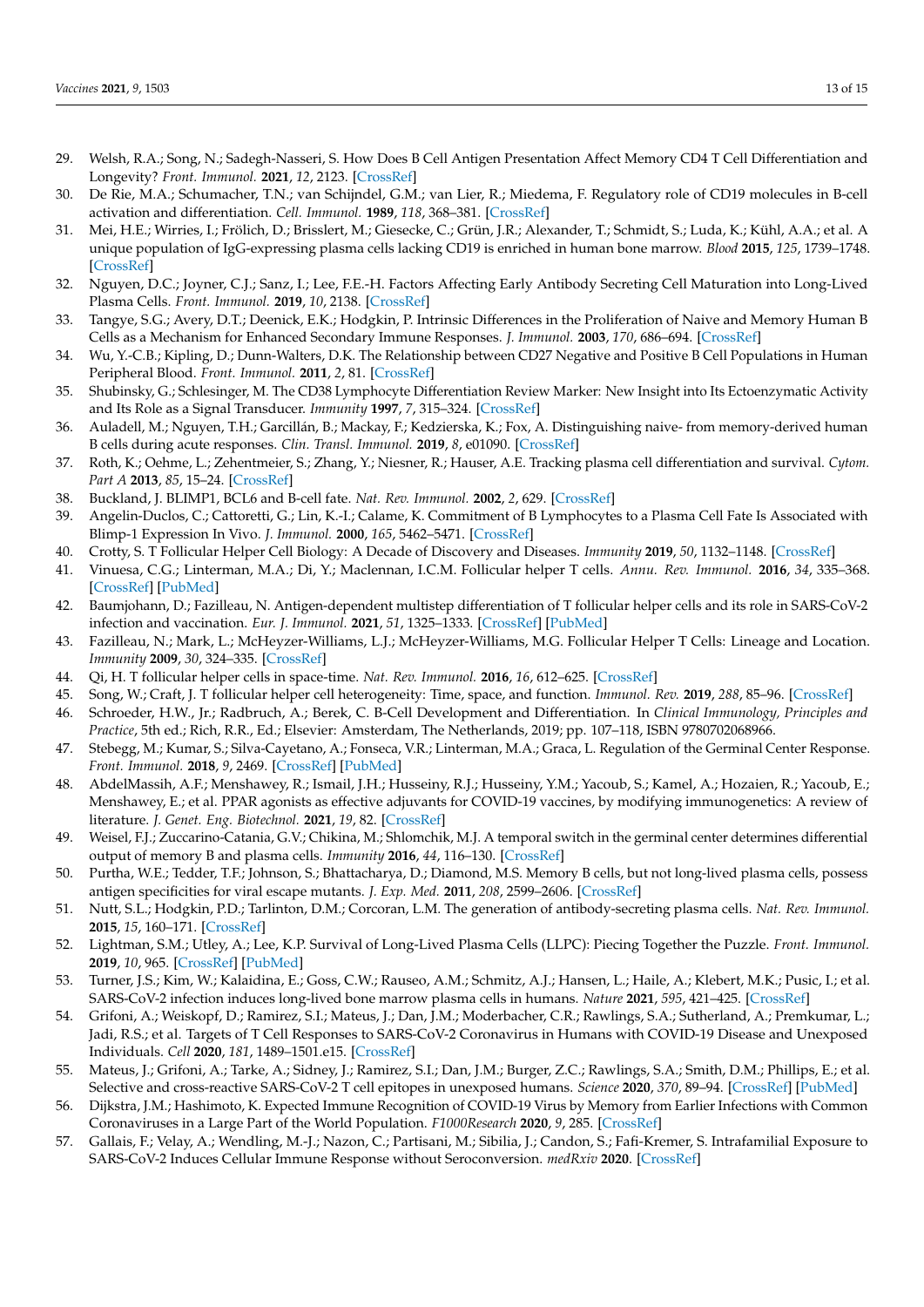- <span id="page-13-0"></span>58. Sekine, T.; Perez-Potti, A.; Rivera-Ballesteros, O.; Strålin, K.; Gorin, J.B.; Olsson, A.; Llewellyn-Lacey, S.; Kamal, H.; Bogdanovic, G.; Muschiol, S.; et al. Robust T Cell Immunity in Convalescent Individuals with Asymptomatic or Mild COVID-19. *Cell* **2020**, *183*, 158–168. [\[CrossRef\]](http://doi.org/10.1016/j.cell.2020.08.017)
- <span id="page-13-1"></span>59. Lipsitch, M.; Grad, Y.H.; Sette, A.; Crotty, S. Cross-reactive memory T cells and herd immunity to SARS-CoV-2. *Nat. Rev. Immunol.* **2020**, *20*, 709–713. [\[CrossRef\]](http://doi.org/10.1038/s41577-020-00460-4)
- <span id="page-13-2"></span>60. Grifoni, A.; Voic, H.; Dhanda, S.K.; Kidd, C.K.; Brien, J.D.; Buus, S.; Stryhn, A.; Durbin, A.P.; Whitehead, S.; Diehl, S.A.; et al. T Cell Responses Induced by Attenuated Flavivirus Vaccination Are Specific and Show Limited Cross-Reactivity with Other Flavivirus Species. *J. Virol.* **2020**, *94*, e00089-20. [\[CrossRef\]](http://doi.org/10.1128/JVI.00089-20) [\[PubMed\]](http://www.ncbi.nlm.nih.gov/pubmed/32132233)
- <span id="page-13-3"></span>61. Loyal, L.; Braun, J.; Henze, L.; Kruse, B.; Dingeldey, M.; Reimer, U.; Kern, F.; Schwarz, T.; Mangold, M.; Unger, C.; et al. Cross-reactive CD4 + T cells enhance SARS-CoV-2 immune responses upon infection and vaccination. *Science* **2021**, *374*, eabh1823. [\[CrossRef\]](http://doi.org/10.1126/science.abh1823) [\[PubMed\]](http://www.ncbi.nlm.nih.gov/pubmed/34465633)
- <span id="page-13-4"></span>62. Saad-Roy, C.M.; Morris, S.E.; Metcalf, C.J.E.; Mina, M.J.; Baker, R.E.; Farrar, J.; Holmes, E.C.; Pybus, O.G.; Graham, A.L.; Levin, S.A.; et al. Epidemiological and evolutionary considerations of SARS-CoV-2 vaccine dosing regimes. *Science* **2021**, *372*, 363–370. [\[CrossRef\]](http://doi.org/10.1126/science.abg8663) [\[PubMed\]](http://www.ncbi.nlm.nih.gov/pubmed/33688062)
- <span id="page-13-5"></span>63. Cotugno, N.; Ruggiero, A.; Bonfante, F.; Petrara, M.R.; Zicari, S.; Pascucci, G.R.; Zangari, P.; De Ioris, M.A.; Santilli, V.; Manno, E.C.; et al. Virological and immunological features of SARS-CoV-2-infected children who develop neutralizing antibodies. *Cell Rep.* **2021**, *34*, 108852. Available online: <https://www.sciencedirect.com/science/article/pii/S2211124721001662> (accessed on 20 July 2021). [\[CrossRef\]](http://doi.org/10.1016/j.celrep.2021.108852) [\[PubMed\]](http://www.ncbi.nlm.nih.gov/pubmed/33730580)
- <span id="page-13-6"></span>64. SSeydoux, E.; Homad, L.J.; MacCamy, A.J.; Parks, K.R.; Hurlburt, N.K.; Jennewein, M.F.; Akins, N.R.; Stuart, A.B.; Wan, Y.-H.; Feng, J.; et al. Analysis of a SARS-CoV-2-Infected Individual Reveals Development of Potent Neutralizing Antibodies with Limited Somatic Mutation. *Immunity* **2020**, *53*, 98–105.e5. [\[CrossRef\]](http://doi.org/10.1016/j.immuni.2020.06.001)
- <span id="page-13-7"></span>65. Song, G.; He, W.T.; Callaghan, S.; Anzanello, F.; Huang, D.; Ricketts, J.; Torres, J.L.; Beutler, N.; Peng, L.; Vargas, S.; et al. Crossreactive serum and memory B-cell responses to spike protein in SARS-CoV-2 and endemic coronavirus infection. *Nat.Commun.* **2021**, *12*, 2938. [\[CrossRef\]](http://doi.org/10.1038/s41467-021-23074-3) [\[PubMed\]](http://www.ncbi.nlm.nih.gov/pubmed/34011939)
- <span id="page-13-8"></span>66. Takemori, T.; Kaji, T.; Takahashi, Y.; Shimoda, M.; Rajewsky, K. Generation of memory B cells inside and outside germinal centers. *Eur. J. Immunol.* **2014**, *44*, 1258–1264. [\[CrossRef\]](http://doi.org/10.1002/eji.201343716)
- <span id="page-13-9"></span>67. Moran, I.; Nguyen, A.; Khoo, W.H.; Butt, D.; Bourne, K.; Young, C.; Hermes, J.R.; Biro, M.; Gracie, G.; Ma, C.; et al. Memory B cells are reactivated in subcapsular proliferative foci of lymph nodes. *Nat. Commun.* **2018**, *9*, 3372. [\[CrossRef\]](http://doi.org/10.1038/s41467-018-05772-7)
- <span id="page-13-10"></span>68. McDade, T.W.; Demonbreun, A.R.; Sancilio, A.; Mustanski, B.; D'Aquila, R.T.; McNally, E.M. Durability of antibody response to vaccination and surrogate neutralization of emerging variants based on SARS-CoV-2 exposure history. *Sci. Rep.* **2021**, *11*, 17325. [\[CrossRef\]](http://doi.org/10.1038/s41598-021-96879-3) [\[PubMed\]](http://www.ncbi.nlm.nih.gov/pubmed/34462501)
- 69. Jo, D.-H.; Minn, D.; Lim, J.; Lee, K.-D.; Kang, Y.-M.; Choe, K.-W.; Kim, K.-N. Rapidly Declining SARS-CoV-2 Antibody Titers within 4 Months after BNT162b2 Vaccination. *Vaccines* **2021**, *9*, 1145. [\[CrossRef\]](http://doi.org/10.3390/vaccines9101145)
- 70. Israel, A.; Merzon, E.; Schäffer, A.A.; Shenhar, Y.; Green, I.; Golan-Cohen, A.; Ruppin, E.; Magen, E.; Vinker, S. Elapsed time since BNT162b2 vaccine and risk of SARSCoV-2 infection in a large cohort. *medRxiv* **2021**. [\[CrossRef\]](http://doi.org/10.1101/2021.08.03.21261496)
- 71. Israel, A.; Shenhar, Y.; Green, I.; Merzon, E.; Golan-Cohen, A.; Schäffer, A.A.; Ruppin, E.; Vinker, S.; Magen, E. Large-scale study of antibody titer decay following BNT162b2 mRNA vaccine or SARS-CoV-2 infection. *medRxiv* **2021**. [\[CrossRef\]](http://doi.org/10.1101/2021.08.19.21262111)
- 72. Bayart, J.-L.; Douxfils, J.; Gillot, C.; David, C.; Mullier, F.; Elsen, M.; Eucher, C.; Van Eeckhoudt, S.; Roy, T.; Gerin, V.; et al. Waning of IgG, Total and Neutralizing Antibodies 6 Months Post-Vaccination with BNT162b2 in Healthcare Workers. *Vaccines* **2021**, *9*, 1092. [\[CrossRef\]](http://doi.org/10.3390/vaccines9101092)
- <span id="page-13-11"></span>73. Levin, E.G.; Lustig, Y.; Cohen, C.; Fluss, R.; Indenbaum, V.; Amit, S.; Doolman, R.; Asraf, K.; Mendelson, E.; Ziv, A.; et al. Waning Immune Humoral Response to BNT162b2 Covid-19 Vaccine over 6 Months. *N. Engl. J. Med.* **2021**, *385*, e84. [\[CrossRef\]](http://doi.org/10.1056/NEJMoa2114583)
- <span id="page-13-12"></span>74. Naaber, P.; Tserel, L.; Kangro, K.; Sepp, E.; Jürjenson, V.; Adamson, A.; Haljasmägi, L.; Rumm, A.P.; Maruste, R.; Kärner, J.; et al. Dynamics of antibody response to BNT162b2 vaccine after six months: A longitudinal prospective study. *Lancet Reg. Health Eur.* **2021**, *10*, 100208. [\[CrossRef\]](http://doi.org/10.1016/j.lanepe.2021.100208)
- <span id="page-13-13"></span>75. Shrotri, M.; Navaratnam, A.M.D.; Nguyen, V.; Byrne, T.; Geismar, C.; Fragaszy, E.; Beale, S.; Fong, W.L.E.; Patel, P.; Kovar, J.; et al. Spike-antibody waning after second dose of BNT162b2 or ChAdOx1. *Lancet* **2021**, *398*, 385–387. [\[CrossRef\]](http://doi.org/10.1016/S0140-6736(21)01642-1)
- <span id="page-13-14"></span>76. Shitrit, P.; Zuckerman, N.S.; Mor, O.; Gottesman, B.-S.; Chowers, M. Nosocomial outbreak caused by the SARS-CoV-2 Delta variant in a highly vaccinated population, Israel, July 2021. *Eurosurveillance* **2021**, *26*, 2100822. [\[CrossRef\]](http://doi.org/10.2807/1560-7917.ES.2021.26.39.2100822)
- <span id="page-13-15"></span>77. Pape, K.A.; Dileepan, T.; Kabage, A.J.; Kozysa, D.; Batres, R.; Evert, C.; Matson, M.; Lopez, S.; Krueger, P.D.; Graiziger, C.; et al. High-affinity memory B cells induced by SARS-CoV-2 infection produce more plasmablasts and atypical memory B cells than those primed by mRNA vaccines. *Cell Rep.* **2021**, *37*, 109823. [\[CrossRef\]](http://doi.org/10.1016/j.celrep.2021.109823)
- <span id="page-13-16"></span>78. Cohen, K.W.; Linderman, S.L.; Moodie, Z.; Czartoski, J.; Lai, L.; Mantus, G.; Norwood, C.; Nyhoff, L.E.; Edara, V.V.; Floyd, K.; et al. Longitudinal analysis shows durable and broad immune memory after SARS-CoV-2 infection with persisting antibody responses and memory B and T cells. *Cell Rep. Med.* **2021**, *2*, 100354. [\[CrossRef\]](http://doi.org/10.1016/j.xcrm.2021.100354) [\[PubMed\]](http://www.ncbi.nlm.nih.gov/pubmed/34250512)
- <span id="page-13-17"></span>79. Turner, J.S.; O'Halloran, J.A.; Kalaidina, E.; Kim, W.; Schmitz, A.J.; Zhou, J.Q.; Lei, T.; Thapa, M.; Chen, R.E.; Case, J.B.; et al. SARS-CoV-2 mRNA vaccines induce persistent human germinal centre responses. *Nature* **2021**, *596*, 109–113. [\[CrossRef\]](http://doi.org/10.1038/s41586-021-03738-2) [\[PubMed\]](http://www.ncbi.nlm.nih.gov/pubmed/34182569)